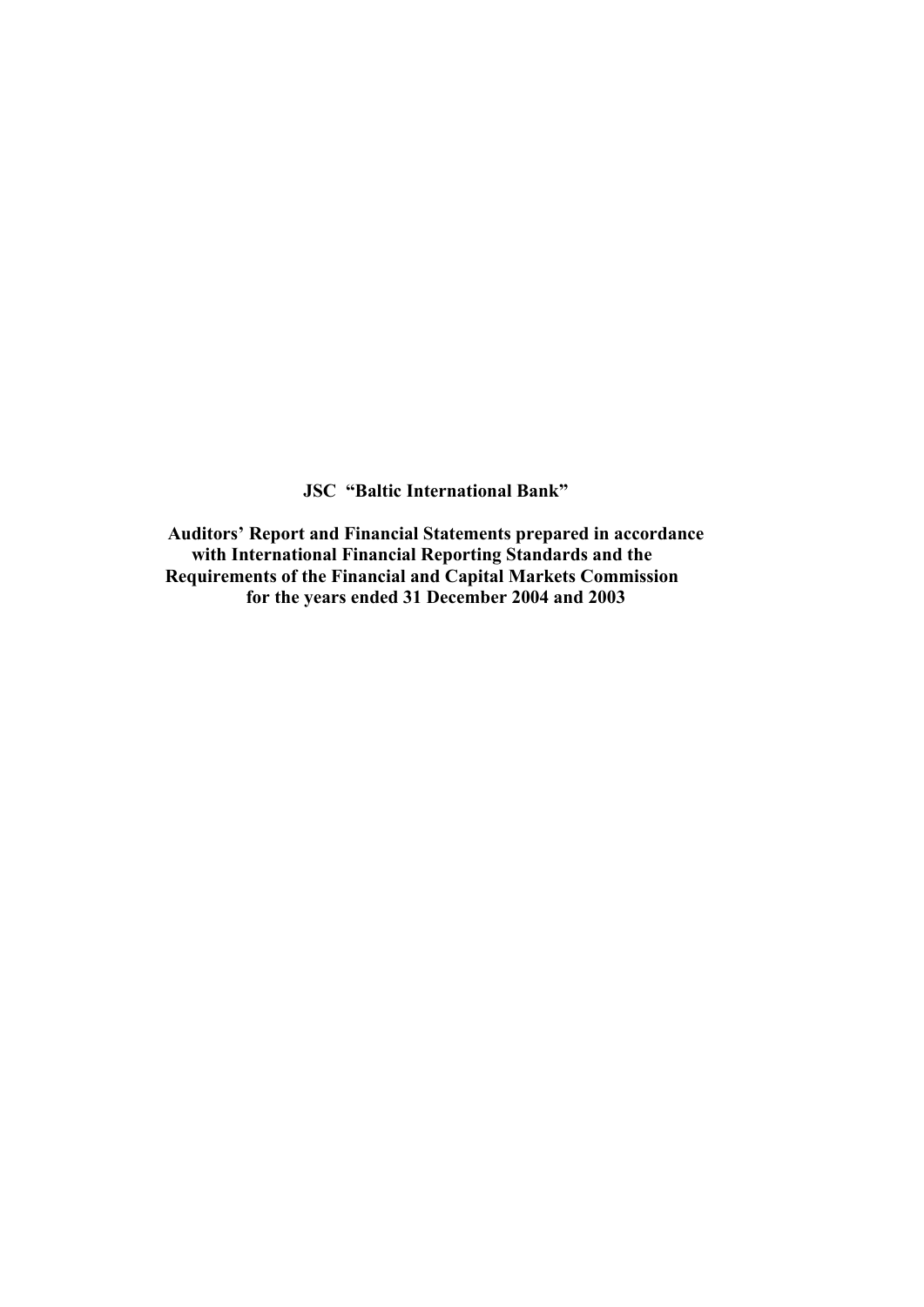# **TABLE OF CONTENTS**

|                                                   | Page      |
|---------------------------------------------------|-----------|
| <b>Management Report</b>                          | 3         |
| Supervisory Council and Management Board          | 5         |
| <b>Statement of Management's Responsibilities</b> | 6         |
| <b>Independent Auditors' Report</b>               | 7         |
| <b>Financial Statements</b>                       | $8 - 33$  |
| Statements of Profit and Loss                     | 8         |
| Balance Sheet and Off-Balance Sheet Items         | 9         |
| Statements of Changes in Shareholders' Equity     | 11        |
| <b>Statements of Cash Flows</b>                   | 12        |
| Notes to the Financial Statements                 | $13 - 33$ |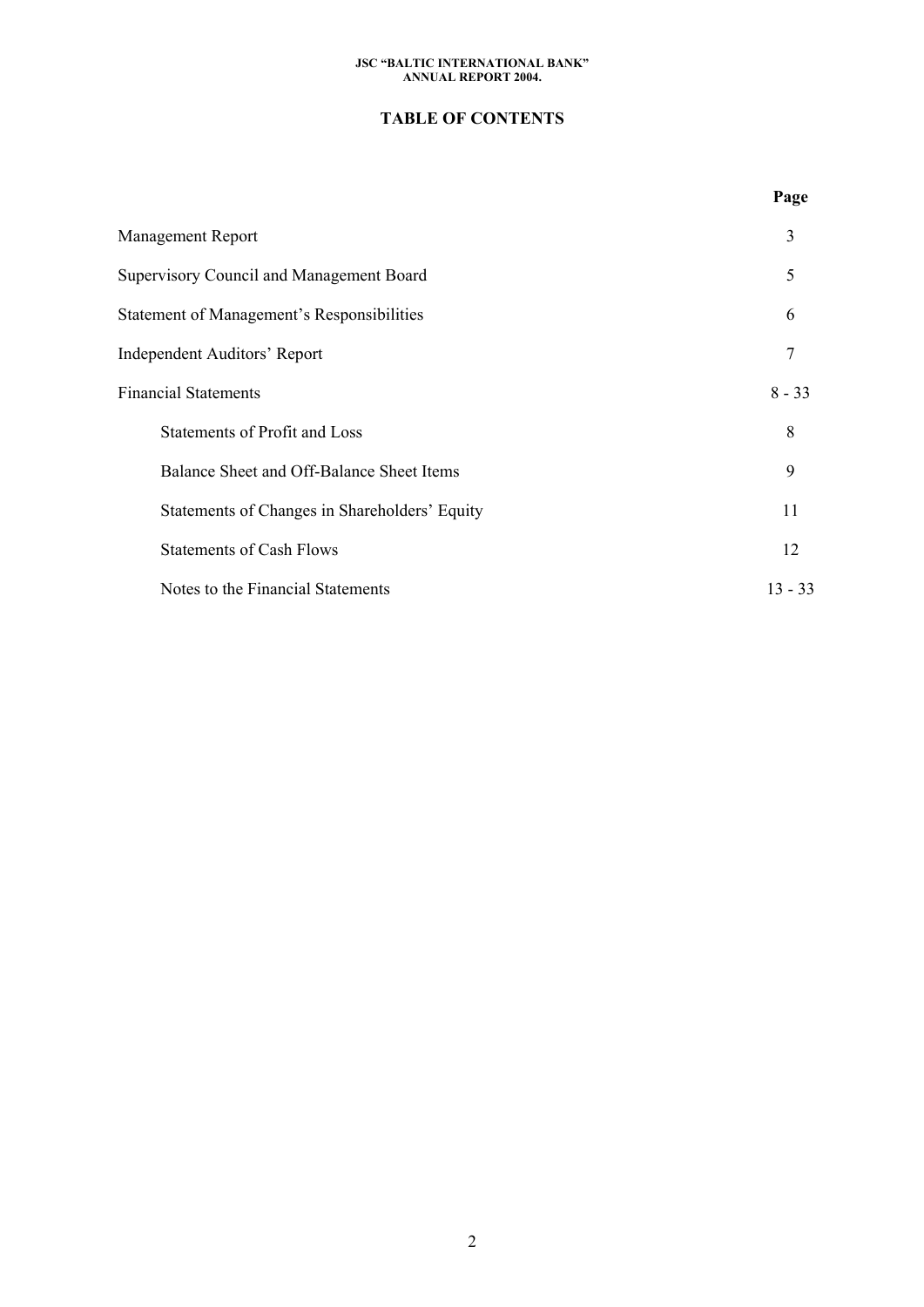## **MANAGEMENT REPORT**

Dear Ladies and Gentlemen,

We are very pleased to present you with a new Annual Report of JSC *Baltic International Bank*. At the end of the 12th reporting period, once again we have arrived to the conclusion that the Bank's adopted approach proved to be a success. In essence, this approach remains conservative, whereas it undergoes certain necessary changes to respond to the changes in the current situation, while the underlying principles stay unchanged.

In December 2004, the Bank's Shareholder Council approved the *Basic Principles of Development Strategy for JSC Baltic International Bank for the period 2005 to 2010. This guidance document provides* the basis for devising an action plan for the implementation of the Bank's new development strategy for the next five-year period. 1 July 2006 is a target date when the Bank will commence actively working in accordance with the new strategy. While preparing for the implementation of the new strategy, already in the year 2004 the Bank embarked on the following program:

- in February 2004, international credit ratings agency *Moody's Investors Service* assigned first-time ratings to the Bank;
- in December 2004, the Bank's Shareholders' Council approved a new organizational structure which is consistent with the objectives, challenges and targets posed by the new strategy;
- in 2004, the Bank opened its first foreign representative office in Moscow (the Russian Federation) which has already started its active work. Beyond that, the Bank obtained the representative office license for opening the Bank's London-based office (the United Kingdom). The establishment of the Bank's foreign representative offices mainly was driven by our service quality commitment and by our challenge to penetrate new markets;
- In line with its office expansion plan, last year the Bank initiated and embarked on the general reconstruction of a new building which will fully meet the latest technological, labor environmental and other requirements. In 2006, the majority of the Bank's structural units are expected to move to a new headquarters.

Furthermore, the Bank succeeded in tackling some other vital tasks:

- in 2004, the Bank implemented and launched *Transware Retail* payment card system designed to issue and service payment cards in our dedication to ensure a high-quality servicing;
- by the end of 2004, we also succeeded in practical changeover to the IBAN coding of customers' accounts in conformity with the *IBAN (International Bank Account Number),* account number standard which is mandatory for EU Member States.

In 2004, the Bank's specific focus rested on the prevention of money laundering and the standards related to combating the financing of terrorism. Last year the Bank continued to realize international principles and to follow guidelines adopted by the *Basel Committee on Banking Supervision*, the Volsfsberg principles and the FATF recommendations in practice*.* In the context of AML requirements, by the end of 2004 the Bank had documented its internal anti-money laundering policies and procedures in line with Latvian and international anti-money laundering acts, laws and recommendations.

The aforementioned facts, undoubtedly, have exerted a certain impact on the Bank's financial performance indicators for 2004:

in 2004, the volume of total deposits has experienced a significant increase: as at  $31/12/2004$  the Bank's deposits totaled LVL 35 814 309. A 42 percent increase in the Bank's deposit base within the one-year period was a consequence of successful activities directed towards further realization of the Bank's deposits program;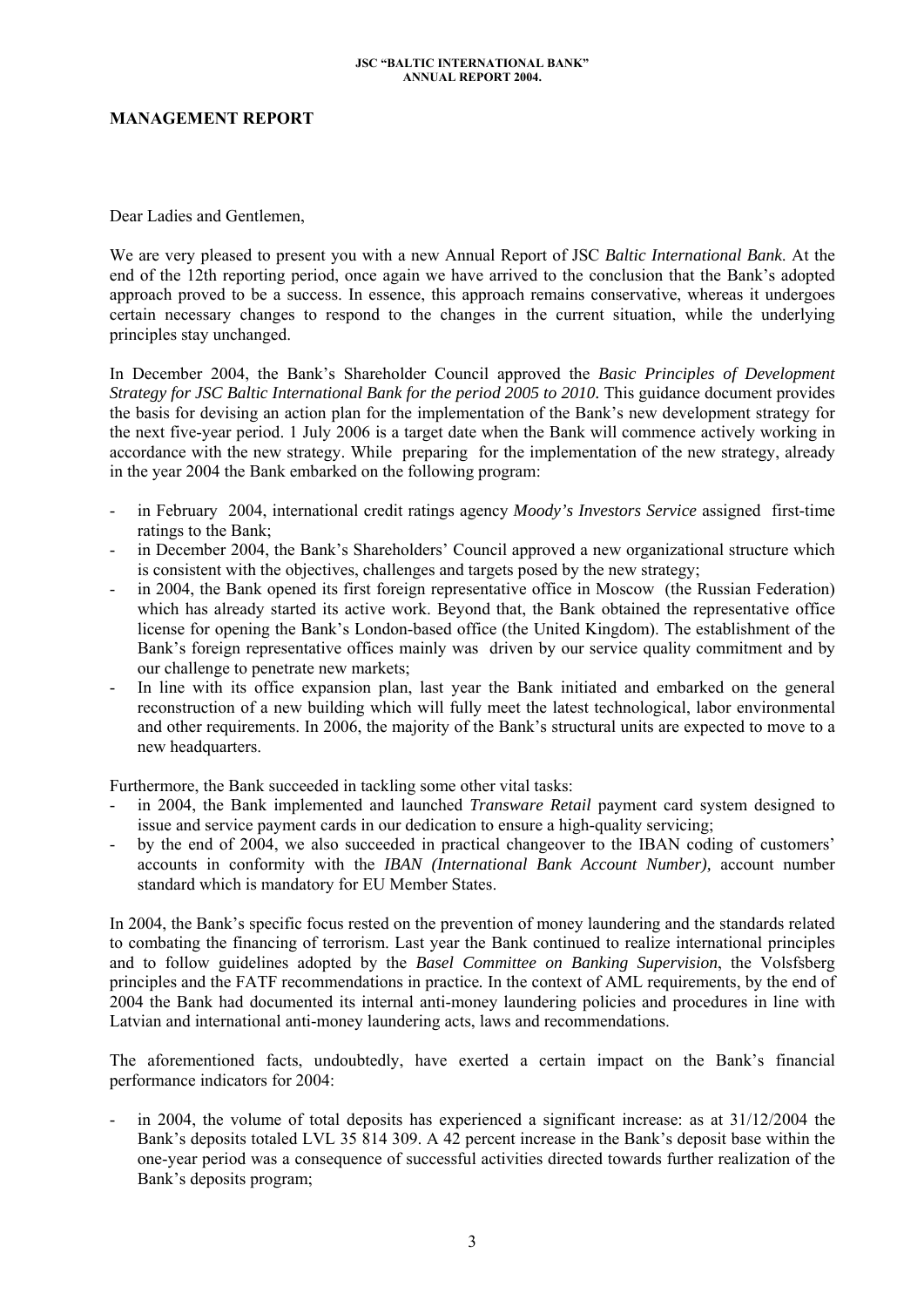- the Bank also has experienced a 27 percent growth in its loan portfolio on a year-over-year basis: as at 2004-end, the total amount of the Bank's loans made up LVL 16 570 720. Together with the strong growth in loans the Bank increased its activity in the area of extending loans as part of trust operations as well.
- the Bank attained the rise in its financial variables in terms of investments in fixed-income securities and non-fixed income securities: up 48 percent and 100 percent, accordingly;
- the Bank's total assets rose by 27 percent year-over-year (from LVL 35 070 744 to LVL 44 674 450 as at the end of the reporting period).

In conclusion, we wish to extend a warm, hearty thank you to our customers, business partners, and shareholders in the firm belief that our further mutually beneficial and long-standing partnership, which has already made a good start many years ago, will continue through next year and beyond. Also, we believe that our recently established partnership will turn into long-term relationships to last for many years. Altogether, this will foster our common success. A special word of appreciation is also appropriate to the Bank's staff members. This Annual Report presented for your attention is a result of their joint efforts.

Leonid Kramnoy Chairperson of the Council

Valeri Belokon Chairperson of the Board

15 March 2005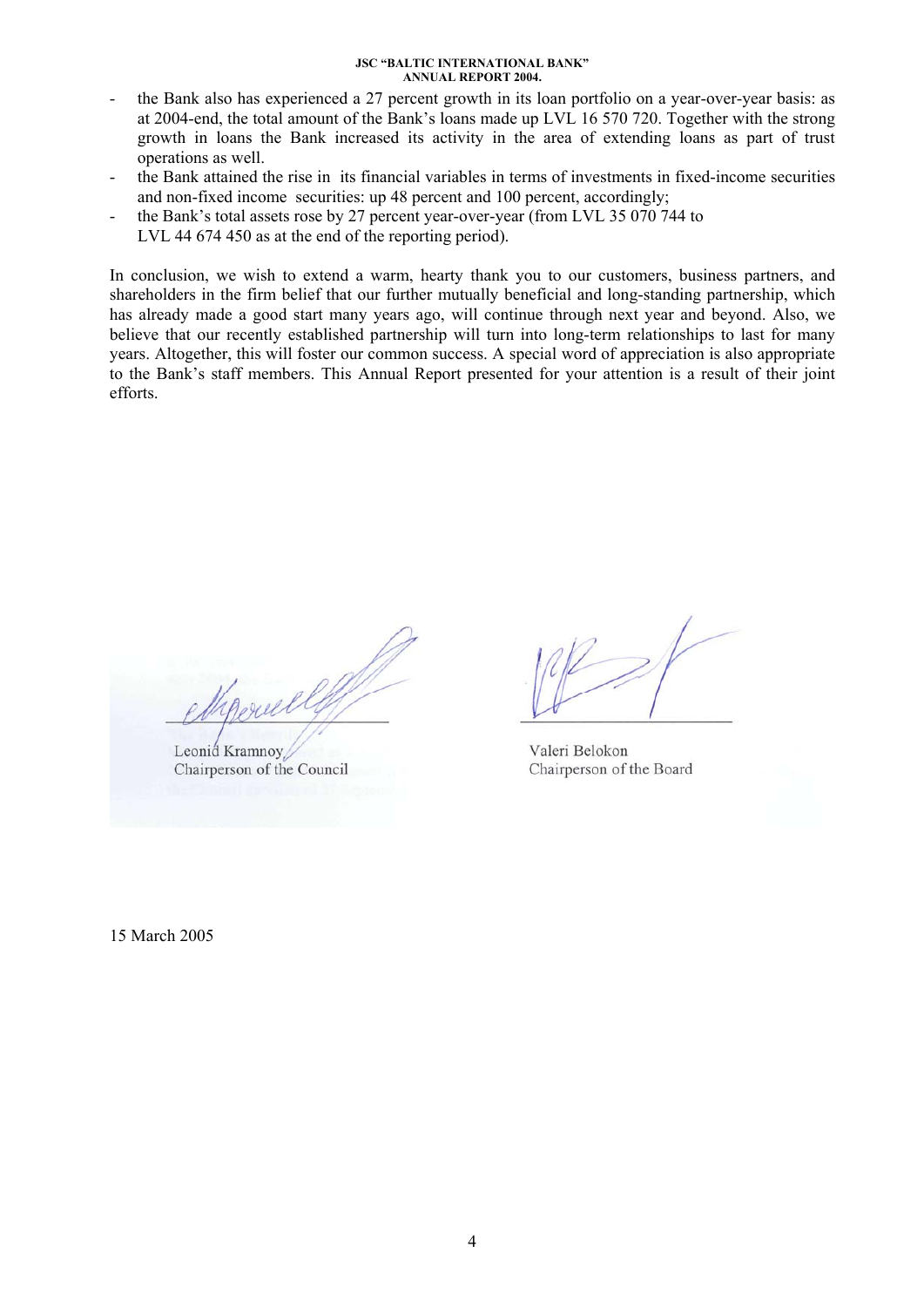## **SUPERVISORY COUNCIL AND MANAGEMENT BOARD**

### **Supervisory Council (as at 31 December 2004)**

| Name<br><b>Position held</b> |                            | Appointed  | Re-elected               |
|------------------------------|----------------------------|------------|--------------------------|
| Leonid Kramnoy               | Chairperson of the Council | 10/10/2003 | $\overline{\phantom{a}}$ |
| Vilori Belokon               | Deputy Chairperson         |            |                          |
|                              | of the Council             | 10/10/2003 | $\overline{\phantom{a}}$ |
| Viacheslav Kramnoy, sr.      | Member of the Council      | 18/07/1997 | 10/10/2003               |

## **Management Board (as at 31 December 2004)**

| Name<br><b>Position held</b> |                                                                                                                                                          | Re-elected               |
|------------------------------|----------------------------------------------------------------------------------------------------------------------------------------------------------|--------------------------|
|                              | 15/08/2003                                                                                                                                               | $\overline{\phantom{0}}$ |
|                              | 15/08/2003                                                                                                                                               | $\blacksquare$           |
|                              | 13/10/2004                                                                                                                                               | $\overline{\phantom{a}}$ |
|                              | 15/08/2003                                                                                                                                               | $\blacksquare$           |
|                              | 15/08/2003                                                                                                                                               | $\overline{\phantom{a}}$ |
|                              | 15/08/2003                                                                                                                                               | $\overline{\phantom{a}}$ |
|                              | Chairperson of the Board<br>Member of the Board,<br>Deputy Chairperson of the Board<br>Member of the Board<br>Member of the Board<br>Member of the Board | Appointed                |

In the year 2004, no changes were made in JSC "Baltic International Bank" Council's membership. In the year 2004, the Bank announced the following Board membership changes:

## **The Bank's Board:**

Maria Guliayeva retired as a member of the Board in accordance with the Council decision of 31 March 2004. Tatiana Valikova resigned from her post as Deputy Chairperson of the Board in accordance with the Council decision of 27 September 2004.

In accordance with the Council decision of 27 September 2004, the changes in the scope of powers of Board member Alon Nodelman were made. A. Nodelman was designated to become Deputy Chairperson of the Board empowered as an authorized person to represent the stock company severally.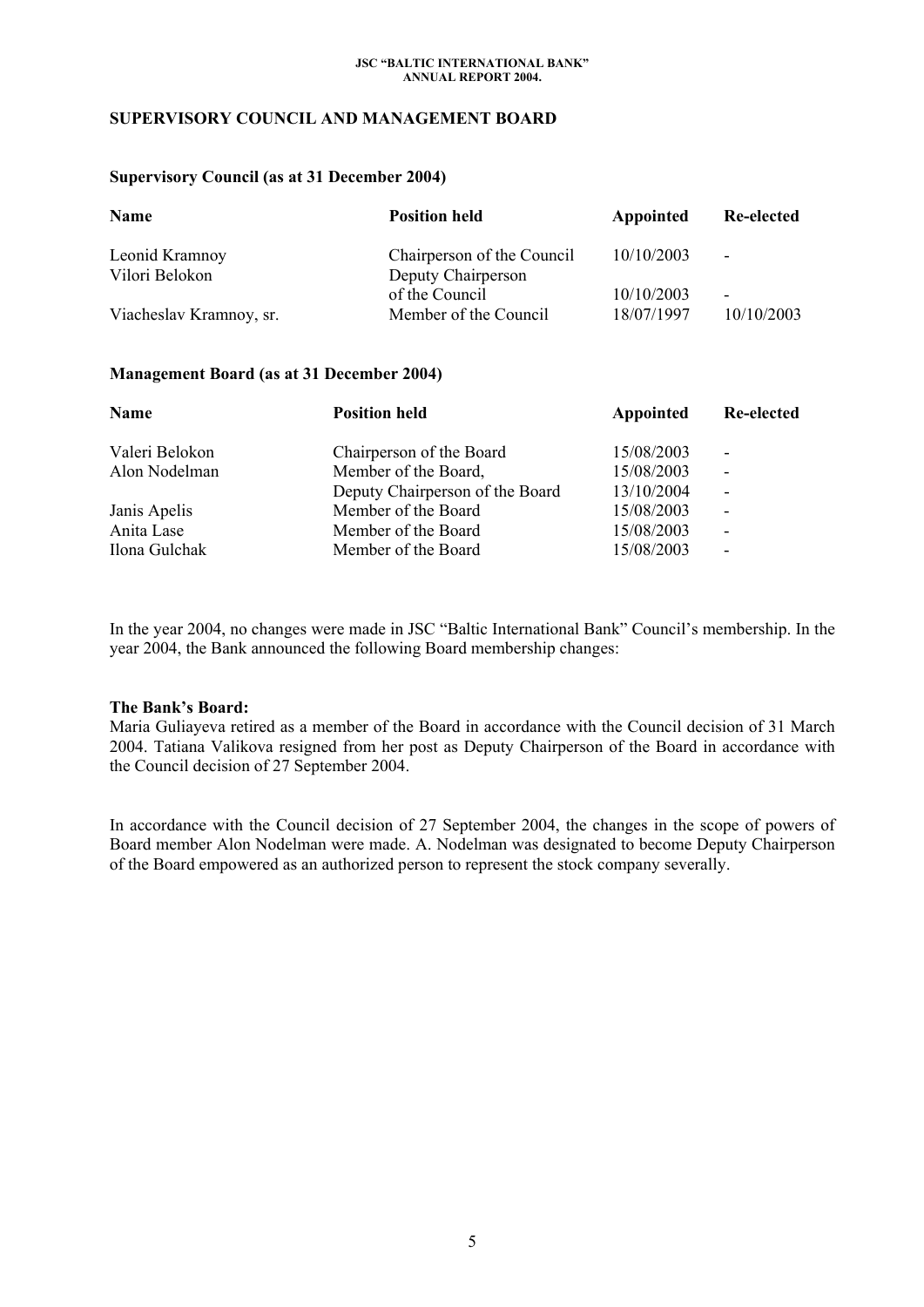# **STATEMENT OF MANAGEMENT'S RESPONSIBILITIES**

### Riga, 15 March 2005

The financial statements are prepared in accordance with the source documents and present fairly the Bank's financial position as of the end of the financial year and the results of its operations and cash flows for that year according to the accounting principles set forth in International Financial Reporting **Standards** 

The management confirms that suitable accounting policies have been used and applied consistently and reasonable and prudent judgments and estimates have been made in the preparation of the financial statements for the period from 1 January 2004 to 31 December 2004 set out on pages 8 to 33. The management also confirms that applicable International Financial Reporting Standards have been used in the preparation of the financial statements and that these financial statements have been prepared on a going concern basis and comply with the Financial and Capital Market Commission Regulations on the Annual Reports of Credit Institutions in all material respects.

The Bank's management is also responsible for keeping proper accounting records, for taking reasonable steps to safeguard the assets of the Bank and to prevent and detect fraud and other irregularities. They are also responsible for managing the Bank in compliance with the Financial and Capital Market Commission on the Annual Reports of Credit Institutions and other legislation of the Republic of Latvia in all material respects.

On behalf of the Bank's Management

Leonid Kramnoy Chairperson of the Council

Valeri Belokon Chairperson of the Board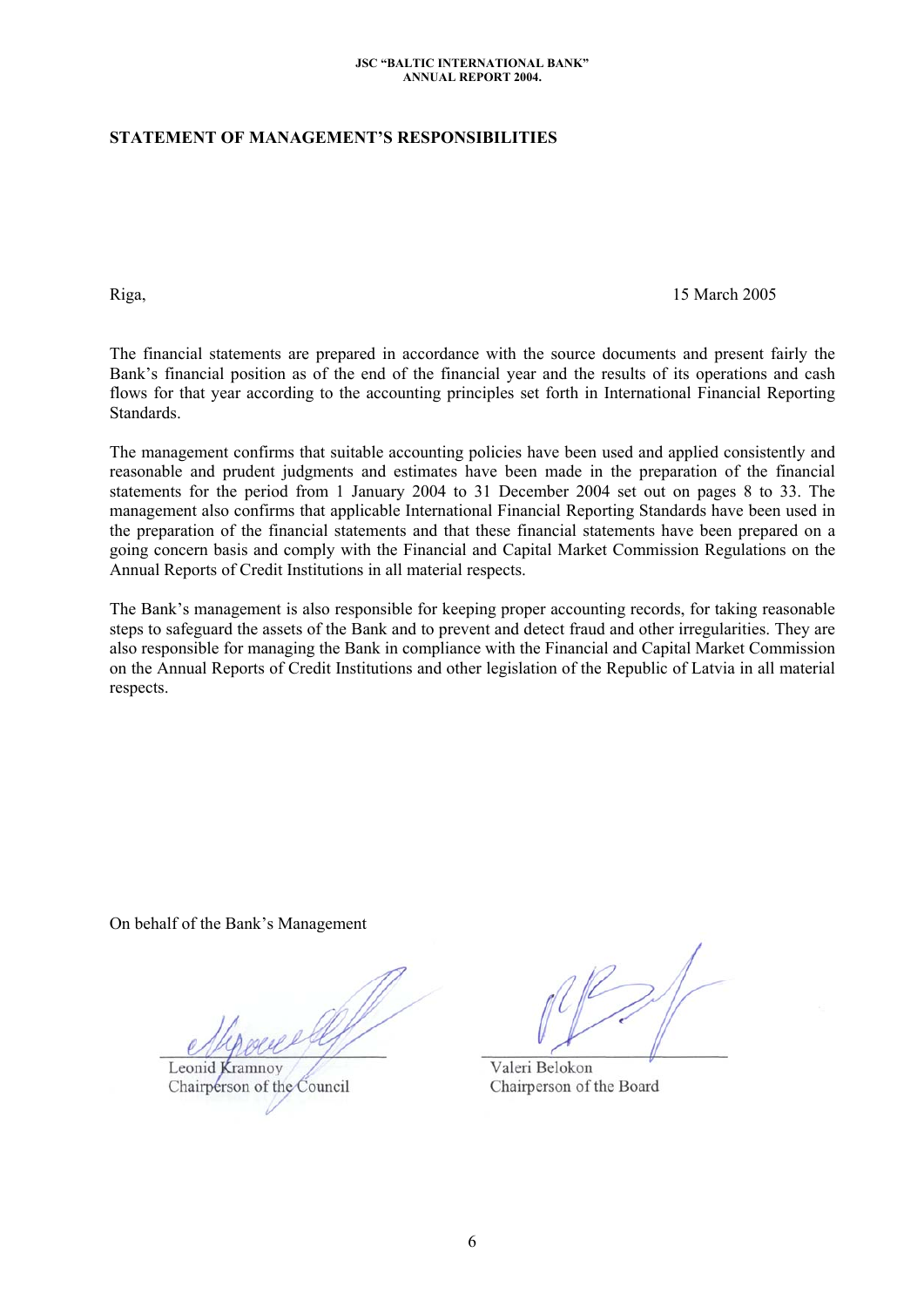# **INDEPENDENT AUDITORS' REPORT**

To the Shareholders of JSC "Baltic International Bank":

We have audited the accompanying balance sheets of a JSC "Baltic International Bank" (the Bank) as of 31 December 2004 and 2003 and the related statements of profit and loss, changes in shareholders' equity and cash flows for the years then ended. These financial statements are the responsibility of the Bank's management. Our responsibility is to express an opinion on these financial statements based on our audits.

We conducted our audits in accordance with International Standards on Auditing issued by the International Federation of Accountants. Those Standards require that we plan and perform the audit to obtain reasonable assurance about whether the financial statements are free of material misstatement. An audit includes examining, on a test basis, evidence supporting the amounts and disclosures in the financial statements. An audit also includes assessing the accounting principles used and significant estimates made by management, as well as evaluating the overall financial statement presentation. We believe that our audits provide a reasonable basis for our opinion.

In our opinion, the financial statements referred to above present fairly, in all material respects, the financial position of the Bank as of 31 December 2004 and 2003 and the results of its operations and cash flows for the years then ended in accordance with International Financial Reporting Standards and the financial reporting requirements of the Financial and Capital Market Commission.

We have read the management report for the year ended 31 December 2004 as shown on pages 3 and 4 of the annual report and we have not identified any material discrepancies between the historical financial information presented in this report and the historical financial statements for the year ended 31 December 2004.

Without qualifying our opinion, we draw attention to Note 3 (Risk management) to the financial statements, which describes the status of the development of the Bank's anti-money laundering, including know your client, procedures and controls, and the Financial and Capital Market Commission reviews on the Bank.

Deloitte & Touche Audits SIA License No. 43

**Ian Dent Audit Director** 

Riga, Latvia 15 March 2005

Inguna Stasa Sworn Auditor Certificate No. 145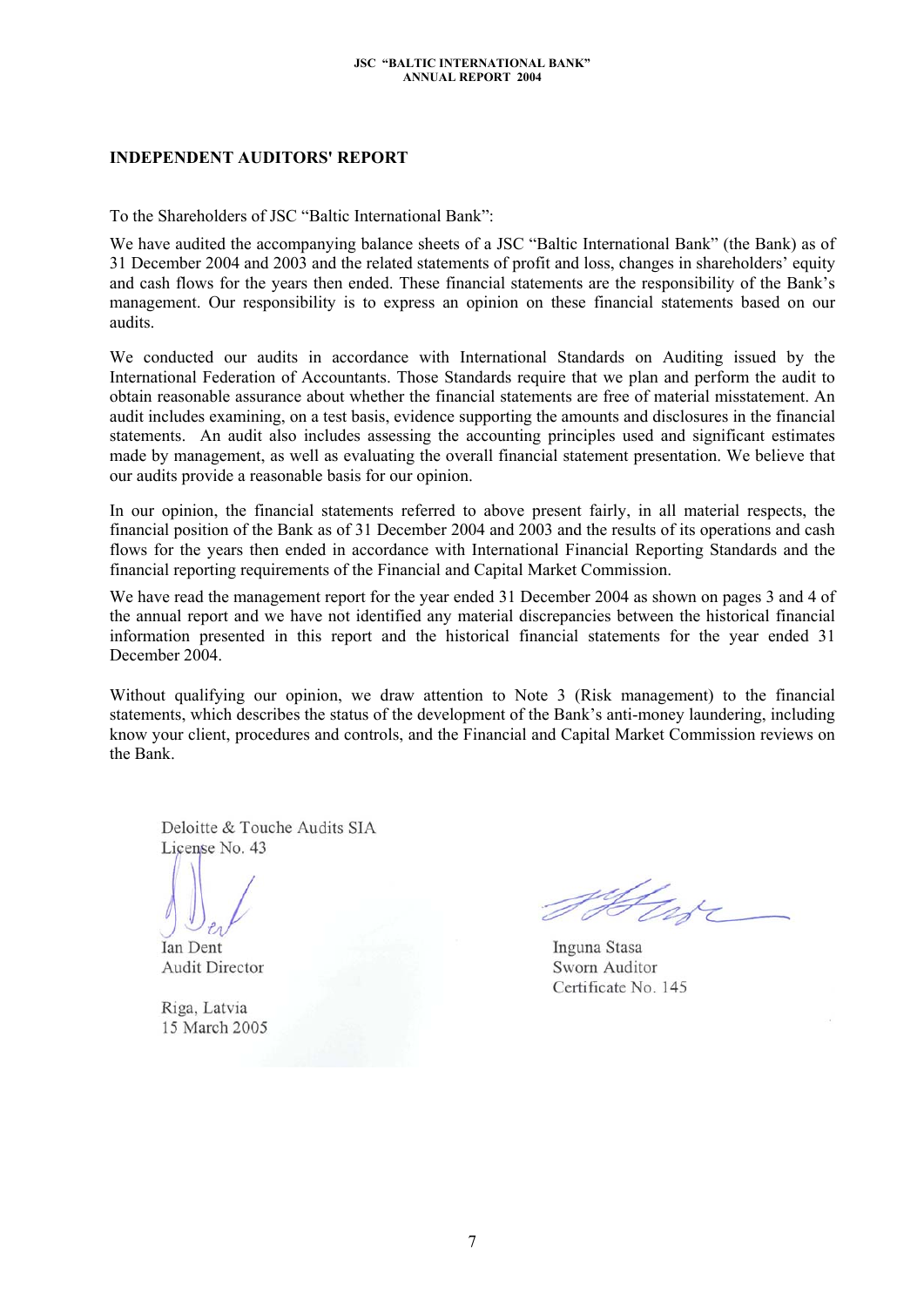# **STATEMENTS OF PROFIT AND LOSS**

for the fiscal years ended December 31, 2004 and 2003

|                                                     | <b>Notes</b> | 2004          | 2003       |
|-----------------------------------------------------|--------------|---------------|------------|
|                                                     |              | <b>LVL</b>    | <b>LVL</b> |
| Interest income                                     | 4            | 2 2 9 4 8 9 0 | 1 657 275  |
| Interest expense                                    | 5            | (716375)      | (765 573)  |
| Income from securities                              | 6            | 25 153        | 4 607      |
| Fees and commission income                          | 7            | 1 041 262     | 783 002    |
| Fees and commission expense                         | 8            | (355 224)     | (217993)   |
| Gain on trading in financial instruments            | 9            | 195 449       | 514 181    |
| Other operating income                              | 10           | 9 7 3 7       | 104 922    |
| Administrative expenses                             | 11           | (2 267 005)   | (1550941)  |
| Amortization of intangible assets and               |              |               |            |
| fixed assets depreciation                           | 23, 24       | (191834)      | (178748)   |
| Other operating expenses                            | 12           | (75924)       | (66386)    |
| Provisions for doubtful debts and off-balance sheet |              |               |            |
| liabilities                                         | 18           | (491193)      | (2086200)  |
| Release of provisions                               |              | 1 176 842     | 52 583     |
| (Loss)/gain of long-term financial investments      | 20           | (348000)      | 2 417 115  |
| <b>Current year profit before taxation</b>          |              | 297 778       | 667844     |
| Corporate income tax                                | 13           |               | (131 001)  |
| Current year profit after taxation                  |              | 297 778       | 536 843    |
| Earnings per share                                  |              | 0.19562       | 0.35266    |

The accompanying notes on pages 13 to 33 are an integral part of the current financial statements.

The Management Board approved these financial statements on pages 8 to 33 on 15 March 2005.

gerull

Leonid Kramnoy Chairperson of the Council

Valeri Belokon Chairperson of the Board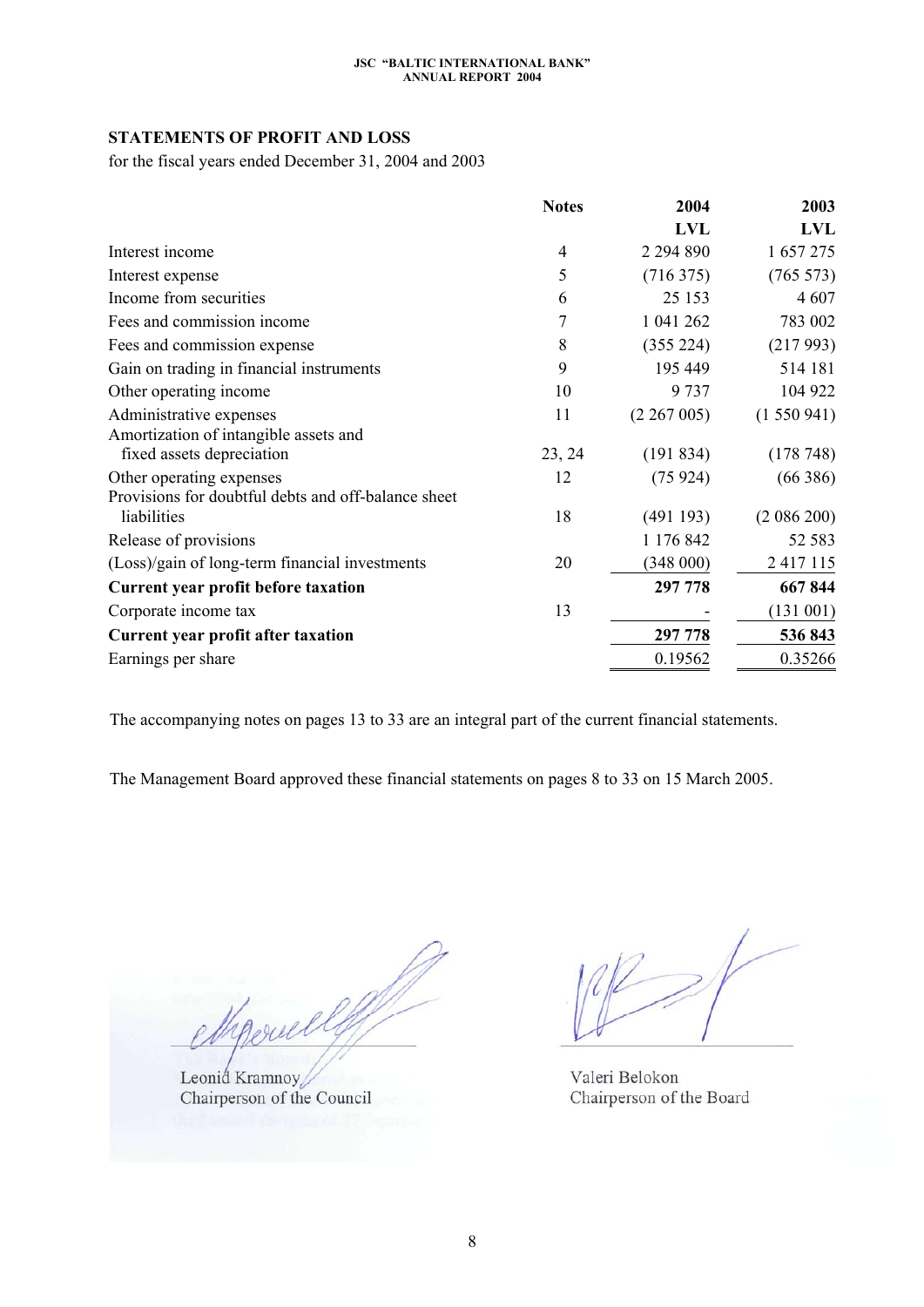# <span id="page-8-0"></span>**BALANCE SHEETS AND OFF - BALANCE SHEET ITEMS**

as of 31 December 2004 and 2003

| <b>ASSETS</b>                                  | <b>Notes</b> | 2004        | 2003       |
|------------------------------------------------|--------------|-------------|------------|
|                                                |              | <b>LVL</b>  | <b>LVL</b> |
| Cash and balances with the central banks       | 15           | 2 2 9 5 2 4 | 1 144 301  |
| Due from credit institutions and central banks | 16           | 19 896 913  | 13 434 826 |
| On demand                                      |              | 18 485 653  | 6 891 811  |
| <b>Others</b>                                  |              | 1 411 260   | 6 543 015  |
| Loans                                          | 17           | 16 570 720  | 13 005 286 |
| Debt securities and other fixed-income         |              |             |            |
| securities                                     | 19(a)        | 1778 807    | 1 199 017  |
| Government debt securities                     |              | 277 404     | 335 512    |
| held-to-maturity securities                    |              | 192 513     | 196 179    |
| securities held for trading                    |              | 84 891      | 139 333    |
| Other debt securities and fixed-income         |              |             |            |
| securities                                     |              | 1 501 403   | 863 505    |
| held-to-maturity securities                    |              | 201 823     | 103 141    |
| securities held for trading                    |              | 1 299 580   | 760 364    |
| Shares and other non-fixed-income securities   | 19(b)        | 672 449     | 336 733    |
| held-to-maturity securities                    |              | 8 2 2 5     |            |
| securities held for trading                    |              | 664 224     | 336 733    |
| Derivative contracts                           | 21           | 88 070      | 7 2 8 1    |
| Investments in associated undertakings         | 22           | 127 111     | 127 111    |
| Intangible assets                              | 23           | 205 117     | 220 568    |
| Fixed assets and investment property           |              | 2 409 683   | 5 140 232  |
| <b>Fixed</b> assets                            | 24           | 1 186 683   | 1 076 232  |
| Investment property                            | 25           | 1 223 000   | 4 064 000  |
| Deferred expenses and accrued income           | 26           | 364 912     | 195 697    |
| Other assets                                   | 27           | 262 144     | 268 691    |
| <b>Total assets</b>                            |              | 44 674 450  | 35 079 743 |

*(to be continued)* 

The accompanying notes on pages 13 to 33 are an integral part of the current financial statements.

The Management Board approved these financial statements on pages 8 to 33 on 15 March 2005.

Leonid Kramnoy

Chairperson of the Council

Valeri Belokon Chairperson of the Board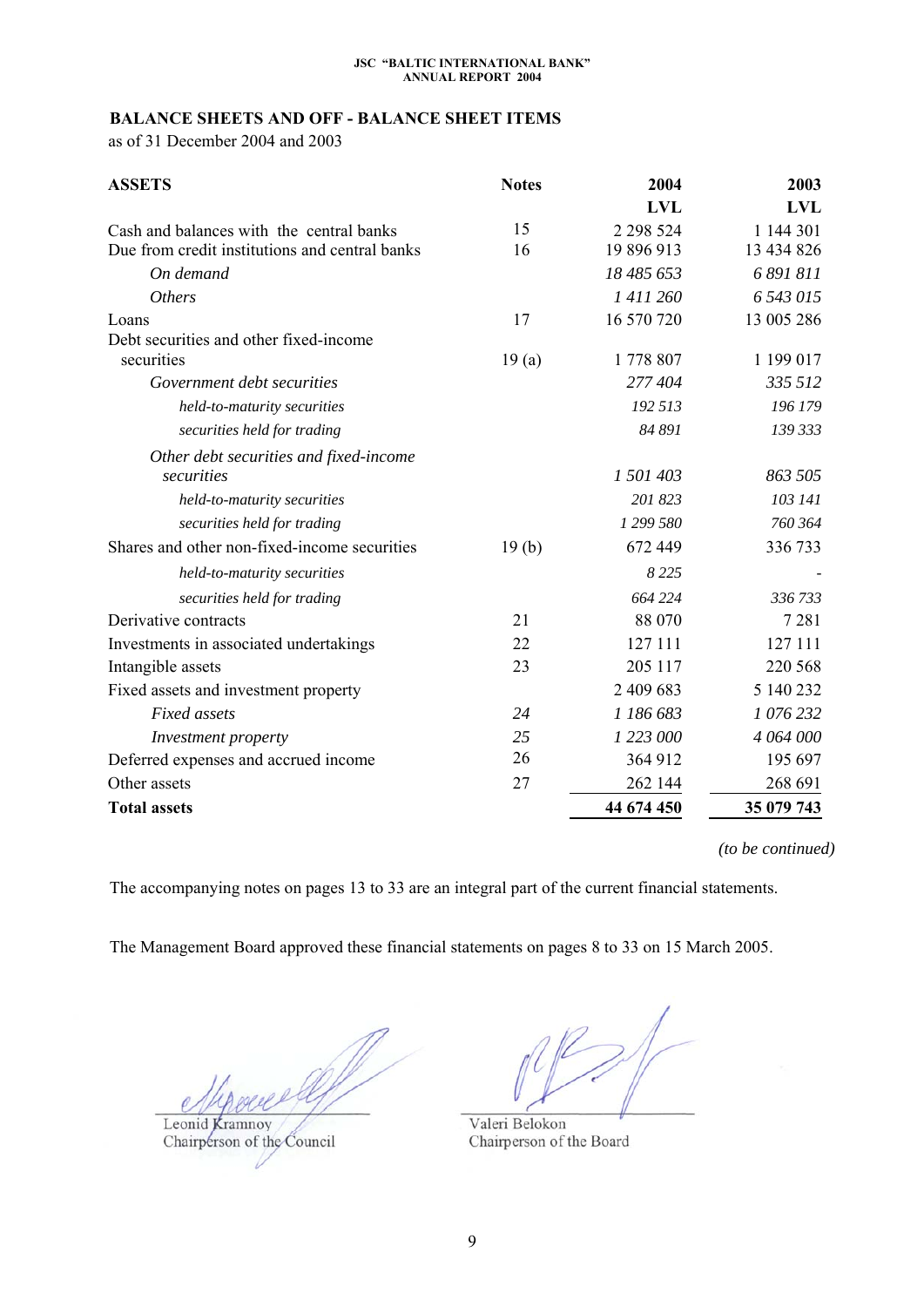# **BALANCE SHEETS AND OFF - BALANCE SHEET ITEMS**

as of 31 December 2004 and 2003

# **LIABILITIES AND SHAREHOLDERS' EQUITY**

|                                              | <b>Notes</b> | 2004<br><b>LVL</b> | 2003<br>LVL |
|----------------------------------------------|--------------|--------------------|-------------|
| Due to credit institutions and central banks | 28           | 2 071 902          | 3 396 985   |
| On demand                                    |              | 588 302            | 1 384 481   |
| <b>Others</b>                                |              | 1 483 600          | 2012504     |
| Customer deposits                            | 29           | 35 814 309         | 25 216 889  |
| On demand                                    |              | 24 096 426         | 14 558 679  |
| Other customer deposits                      |              | 11717883           | 10 658 210  |
| Derivative contracts                         | 21           | 65 010             | 30 449      |
| Deferred income and accrued expenses         | 30           | 226 132            | 216 681     |
| Accruals for liabilities and payments        | 31           | 171 715            | 164 748     |
| Other liabilities                            | 32           | 327 288            | 338 321     |
| Subordinated liabilities                     | 33           | 354 075            | 369 429     |
| <b>Total liabilities</b>                     |              | 39 030 431         | 29 733 502  |
| <b>Shareholders' equity</b>                  | 34           | 5 644 019          | 5 346 241   |
| Share capital                                |              | 7611285            | 7611285     |
| Reserve capital and other reserves           |              | 545 024            | 545 024     |
| Accumulated deficit                          |              | (2810068)          | (3,346,911) |
| Profit for the current year                  |              | 297 778            | 536 843     |
| Total liabilities and shareholders' equity   |              | 44 674 450         | 35 079 743  |
| <b>OFF-BALANCE SHEET ITEMS</b>               | 38           |                    |             |
| Sureties and guarantees                      |              | 226 004            | 1 219 335   |
| Commitments to customers                     |              | 2 663 164          | 1 304 741   |
| Other commitments                            |              | 2 663 164          | 1 304 741   |
| <b>Total off-balance sheet items</b>         |              | 2889168            | 2 524 076   |

*(concluded)* 

The accompanying notes on pages 13 to 33 are an integral part of the current financial statements.

The Management Board approved these financial statements on pages 8 to 33 on 15 March 2005.

Leonid Kramnoy Chairperson of the Council

Valeri Belokon Chairperson of the Board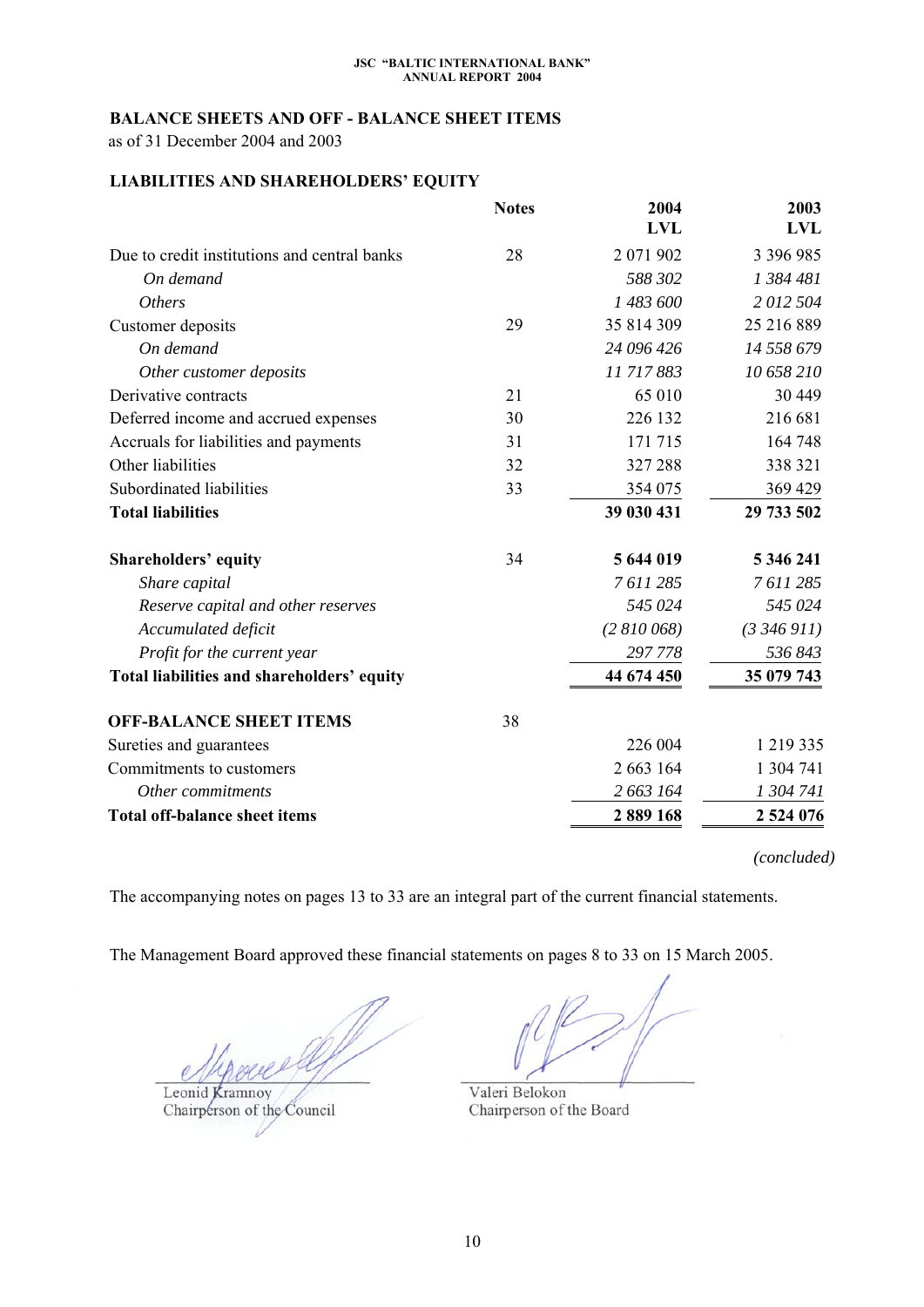# **STATEMENTS OF CHANGES IN SHAREHOLDERS' EQUITY**

|                             | Paid-in share<br>capital<br><b>LVL</b> | Reserve capital<br><b>LVL</b> | Accumulated<br>deficit<br><b>LVL</b> | <b>TOTAL</b><br><b>LVL</b> |  |
|-----------------------------|----------------------------------------|-------------------------------|--------------------------------------|----------------------------|--|
| <b>Balance as at</b>        |                                        |                               |                                      |                            |  |
| 31 December 2002            | 5874310                                | 545 024                       | (3346911)                            | 3 072 423                  |  |
| Share capital increase      | 1736975                                |                               |                                      | 1736975                    |  |
| Profit for the current year |                                        |                               | 536843                               | 536 843                    |  |
| <b>Balance as at</b>        |                                        |                               |                                      |                            |  |
| 31 December 2003            | 7 611 285                              | 545 024                       | (2810068)                            | 5 346 241                  |  |
| Profit for the current year |                                        |                               | 297 778                              | 297 778                    |  |
| <b>Balance as at</b>        |                                        |                               |                                      |                            |  |
| 31 December 2004            | 7 611 285                              | 545 024                       | (2512290)                            | 5 644 019                  |  |

The accompanying notes on pages 13 to 33 are an integral part of the current financial statements.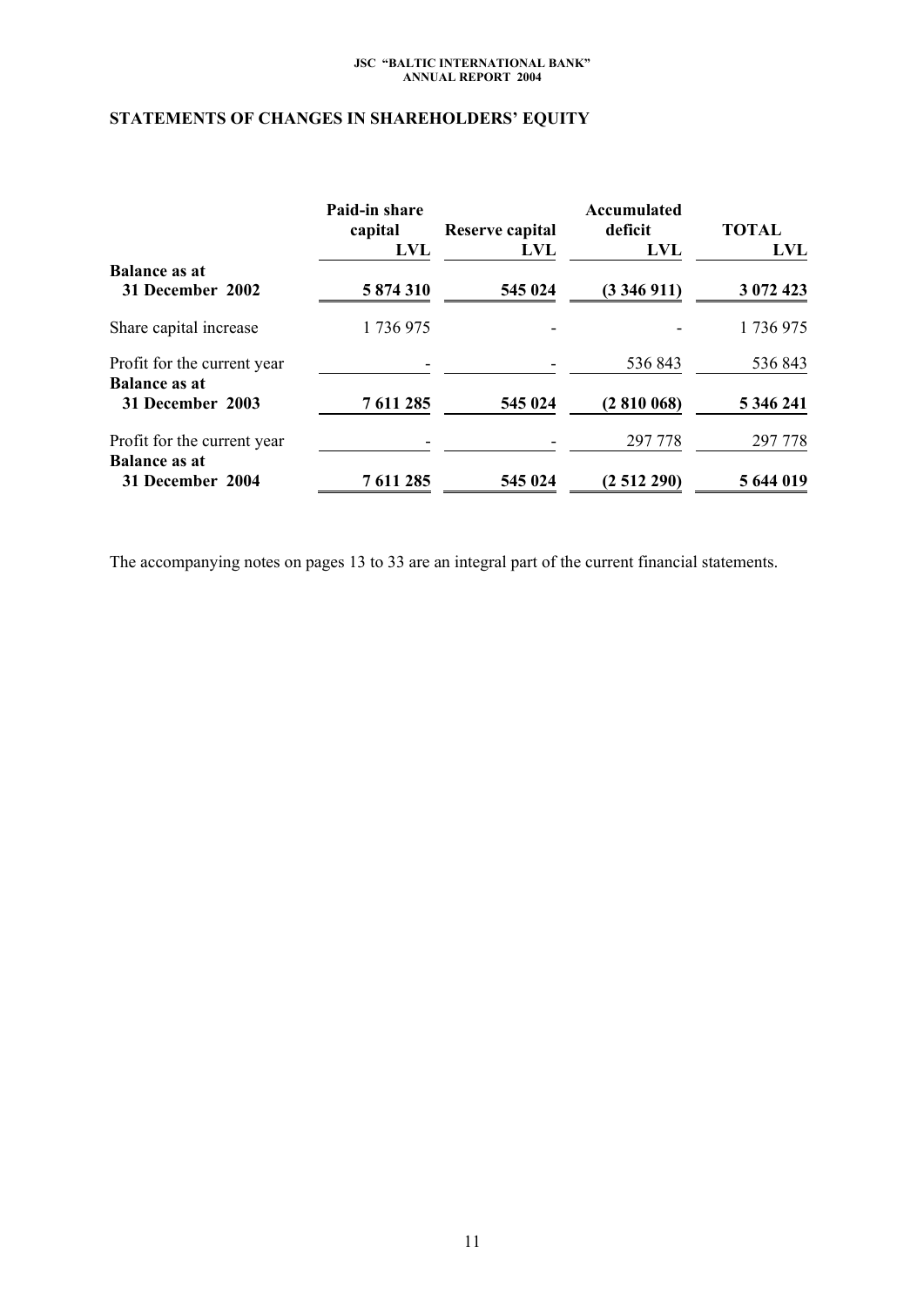# **STATEMENTS OF CASH FLOWS**

|                                                                                                                                        | <b>Notes</b> | 2004          | 2003        |
|----------------------------------------------------------------------------------------------------------------------------------------|--------------|---------------|-------------|
|                                                                                                                                        |              | <b>LVL</b>    | <b>LVL</b>  |
| Cash flow from operating activities                                                                                                    |              |               |             |
| Profit before taxes                                                                                                                    |              | 297 778       | 667 844     |
| Depreciation and amortization of intangible and tangible fixed assets<br>(Decrease)/increase in provisions for doubtful debts and off- |              | 192 846       | 194 237     |
| balance sheet commitments                                                                                                              |              | (740531)      | 1777084     |
| (Profit)/loss from translation of foreign currencies                                                                                   |              | (246 210)     | 556 366     |
| (Profit) from revaluation of long-term financial investments                                                                           |              | (258000)      | (2433000)   |
| Loss on sale of fixed assets, intangible assets and investment property                                                                |              | 606 000       |             |
| (Decrease)/increase in cash and cash equivalents from operating                                                                        |              |               |             |
| activities before changes in assets and liabilities                                                                                    |              | (148117)      | 762 531     |
| Increase/(decrease) in deferred income and accrued expenses                                                                            |              | 9451          | (32861)     |
| (Increase)/decrease in deferred expenses and accrued income                                                                            |              | (177081)      | 51 088      |
| (Increase) in other assets                                                                                                             |              | (73866)       | (127138)    |
| Increase in other liabilities                                                                                                          |              | 23 5 28       | 155 324     |
| Increase in accruals for liabilities and payments                                                                                      |              | 6967          | 15 3 62     |
| (Increase) in short-term investments                                                                                                   |              | (812 265)     | (292185)    |
| Decrease in balances due from credit institutions                                                                                      |              |               |             |
| and central banks                                                                                                                      |              |               | 11 884      |
| (Increase) in loans                                                                                                                    |              | (2817408)     | (3 060 148) |
| (Decrease)/increase in balances due to credit institutions and<br>central banks                                                        |              | (146519)      | 508 119     |
| Increase in deposits                                                                                                                   |              | 10 597 420    | 2 796 889   |
| Increase in cash and cash equivalents from operating                                                                                   |              |               |             |
| activities                                                                                                                             |              | 6 4 6 2 1 1 0 | 788 865     |
|                                                                                                                                        |              |               |             |
| Cash flow from investing activities                                                                                                    |              |               |             |
| (Purchase) of fixed assets, intangible assets and investment property<br>(Purchase) of stakes held in undertakings and other long-term |              | (287 851)     | (948900)    |
| investments                                                                                                                            |              | (103 241)     | (96942)     |
| Proceeds from sales of fixed assets, intangible assets and investment                                                                  |              |               |             |
| property                                                                                                                               |              | 2 493 000     |             |
| Increase /(decrease) in cash and cash equivalents as a result of                                                                       |              |               |             |
| investing activities                                                                                                                   |              | 2 101 908     | (1045842)   |
|                                                                                                                                        |              |               |             |
| <b>Cash flow from financing activities</b>                                                                                             |              |               |             |
| (Decrease) in subordinated liabilities                                                                                                 |              | (15354)       | (597984)    |
| Increase in share capital                                                                                                              |              |               | 1 736 975   |
| (Decrease)/increase in cash and cash equivalents as a                                                                                  |              |               |             |
| result of financing activities                                                                                                         |              | (15354)       | 1 138 991   |
| Increase in cash and cash equivalents                                                                                                  |              | 8 548 664     | 882 014     |
| Opening balance of cash and cash equivalents                                                                                           | 35           | 11 896 261    | 11 570 613  |
| Gain /(loss) on translation of foreign currencies                                                                                      | 9            | 246 210       | (556 366)   |
| Closing balance of cash and cash equivalents                                                                                           | 35           | 20 691 135    | 11 896 261  |

The accompanying notes on pages 13 to 33 are an integral part of the current financial statements.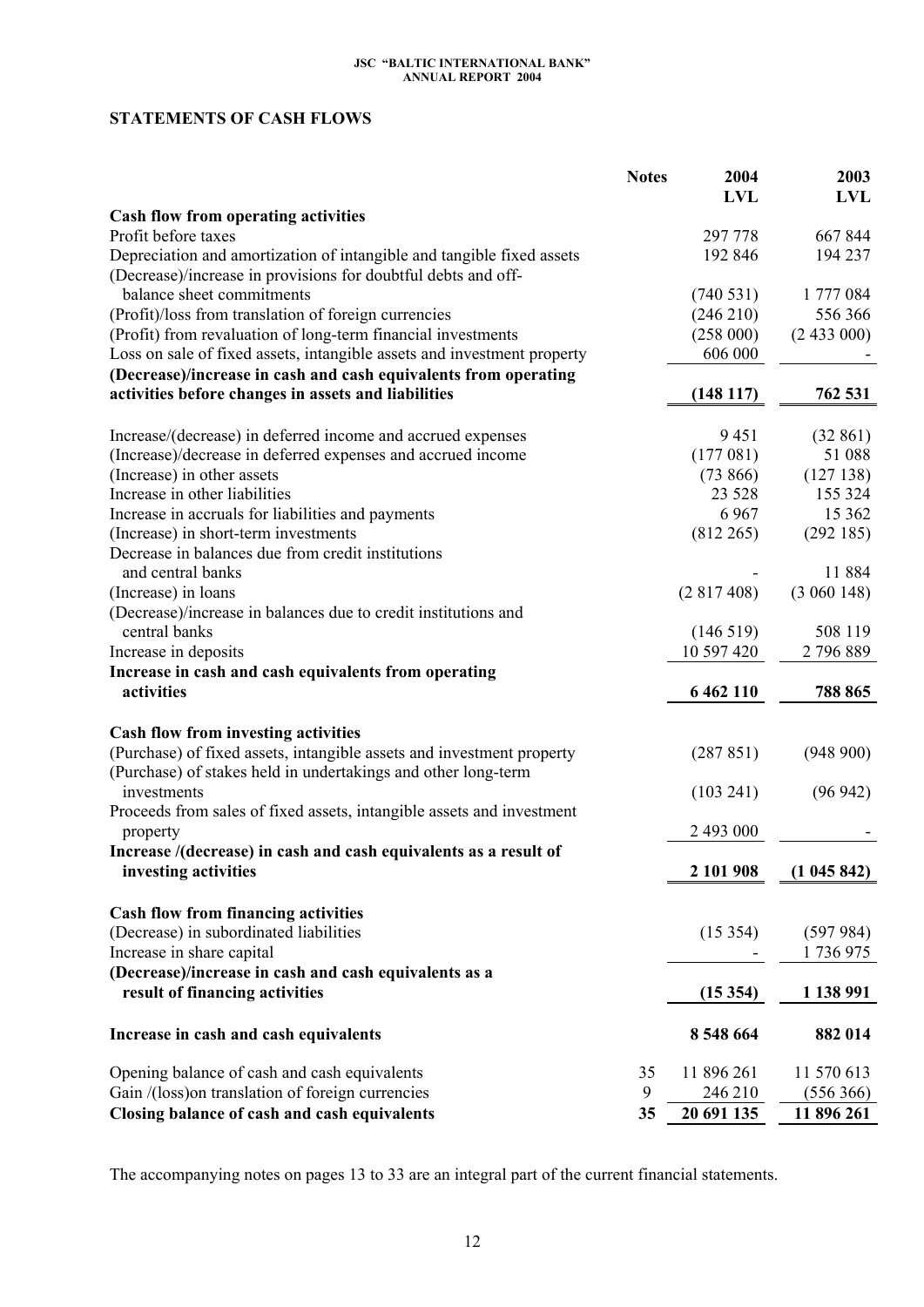## <span id="page-12-0"></span>**THE ACCOMPANYING NOTES TO THE FINANCIAL STATEMENTS**

## **1. GENERAL INFORMATION**

JSC Baltic International Bank's (hereinafter referred to as the Bank) principal activity is rendering banking services to private individuals and legal entities in areas such as lending, acceptance of deposits, customer funds transfer, diverse transactions in the financial market both by order of the customers and for the Bank's trading purposes.

## **Financial and Capital Market Commission – the financial services regulatory and supervisory institution of the Republic of Latvia**

The Financial and Capital Market Commission (referred to herein as the Commission) is an integrated supervisory institution for all financial services including banking, the stock-market, and insurance. The aim of the Commission is to provide protection of interests of investors and depositors and to ensure development and stability of the financial and capital market.

The practice of the Commission is to conduct thorough inspections of every market participant, at least once a year. These reviews also include reviews of banks' compliance with the national legislative requirements on Anti-Money Laundering (AML), as well as adoption of international best practices (see Note 3 "Risk management").

# **2. INTERPRETATION OF ACCOUNTING POLICIES AND THE PRINCIPLES OF ASSESSMENT**

### **General principles of accounting**

The Bank's financial statements are prepared in all material respects in accordance with International Financial Reporting Standards. Initially the financial statements are prepared under the historical cost convention. Subsequently the financial assets and liabilities are re-measured and recognized in the financial statements at their fair value.

### **Foreign currency translation**

All assets and liabilities denominated in foreign currencies are revaluated to Latvian lats (LVL) using the exchange rates published by the Bank of Latvia. Transactions denominated in foreign currencies are translated into the functional currency (Latvian lat) at the official Bank of Latvia exchange rate on the date of the transaction, which approximates the prevailing market rates. Gains and losses from currency exchange rate fluctuations are included in the profit and loss statement for the period. The applicable rates for the principal currencies held by the Bank were as follows:

| Currency |     | The Bank of Latvia's<br>rate valid as at<br>31.12.2004 | The Bank of Latvia's<br>rate valid as at<br>31.12.2003 |
|----------|-----|--------------------------------------------------------|--------------------------------------------------------|
| 1 BYR    | $=$ | LVL 0.000237                                           | LVL 0.000250                                           |
| 1 EUR    | $=$ | LVL 0.703000                                           | LVL 0.674000                                           |
| 1 GBP    | $=$ | LVL 0.996000                                           | LVL 0.960000                                           |
| 1 RUB    |     | LVL 0.018600                                           | LVL 0.018400                                           |
| 1 USD    |     | LVL 0.516000                                           | LVL 0.541000                                           |

### **Accounting for income and expenses**

The reporting periods - related income and expenses are included in the Statements of Profit and Loss regardless of when they were received and paid. All interest income and expenses are recognized in the financial statements on an accruals basis. Fees and commission received from customers are included in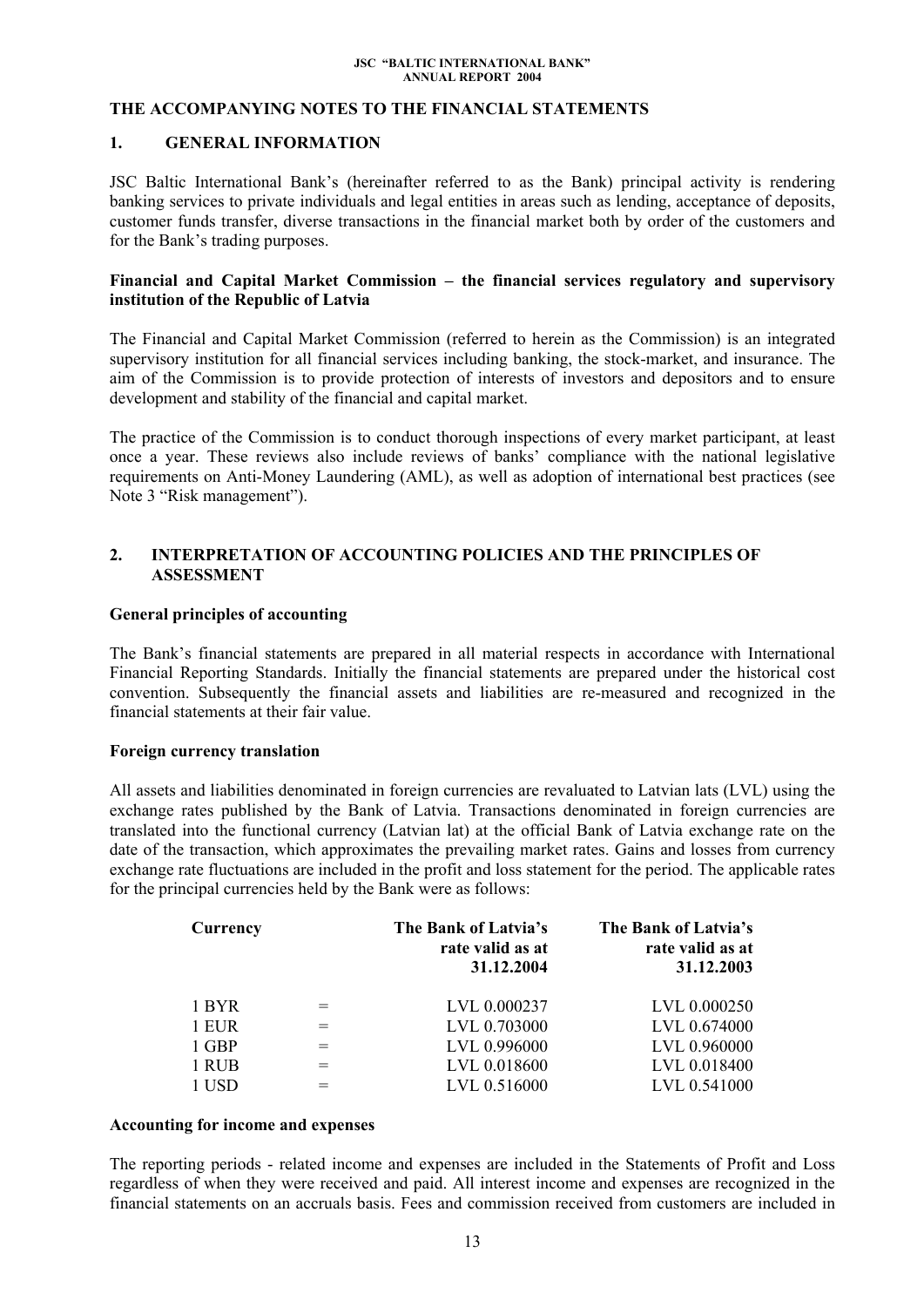# **THE ACCOMPANYING NOTES TO THE FINANCIAL STATEMENTS**

the income as at the transaction date, unless otherwise provided by the relevant agreement between the Bank and the customer. Loan origination fees, which are in excess of direct costs, if any, are included in determining the loan value at amortized cost using the effective interest rate method..

## **Investments**

The Bank's investments fall into two portfolios: held-to-maturity investments and held for trading financial assets.

## **(a) Securities acquired for investment purposes (held-to-maturity investments)**

The Bank's held-to-maturity investment comprises government securities and corporate bonds, which are recognized at amortized cost. Held-to-maturity securities are accounted for using a settlement date basis for purchases. Initially, held-to-maturity securities are recorded at their purchase value adjusted for discounts or premiums. Subsequently the straight-line method is used for amortizing discounts over the term to maturity. There is no material difference between the result obtained and that, which might have been obtained based on the effective interest method.

## **(b) Securities acquired for trading purposes (held for trading financial assets)**

The Bank acquires held-for-trading securities for speculative purposes. The Bank's held for trading financial assets comprises fixed-income and non-fixed-income securities issued by the Latvian and crossborder issuers. Held-for-trading securities are accounted for using the settlement date basis for both purchases and sales. Held-for-trading securities are initially recognized at purchase cost (which includes transaction costs) and subsequently re-measured at fair value based on market prices. Realized and unrealized gains or losses are recorded as net trading income or net trading loss, respectively.

**Re-classification of financial instruments** from held for trading financial assets to the held-to-maturity investments is not allowed. The re-classification of a financial instrument from the held-to-maturity investments to held for trading financial assets is allowed in the following exceptional cases: where behavior of a financial instrument is impossible to predict and the financial markets signal a sharp fluctuation in prices and exchange rates; where the Bank's investment policy or business strategy is revised.

## **Derivative instruments**

As for derivative contracts, the Bank is a party to foreign currency *forward* and *swaps* contracts. Gains or losses resulting from changes in currency exchange rates as at the transaction date are recognized in the statements of profit and loss as a profit or loss from the revaluation of positions in foreign currencies. The Bank's derivative contracts also comprise *options*. Where *options* are involved, option premiums paid are recognized in the balance sheet at market prices

## **Other off-balance sheet financial transactions**

In its daily business, the Bank is involved in off-balance sheet financial transactions associated with lending, the issuance of bank guarantees and letters of credit. These financial transactions are recorded in the financial statements as at the relevant agreement's concluding date. Off-balance sheet liabilities are exposed to off-balance sheet risks differing in their levels, in the financial statements off-balance sheet liabilities are included in the capital adequacy calculation, liquidity risk analysis and currency risk analysis.

## **Impairment of financial assets**

The Bank assesses at each balance sheet date whether there is objective evidence that a financial asset or group of financial assets is impaired.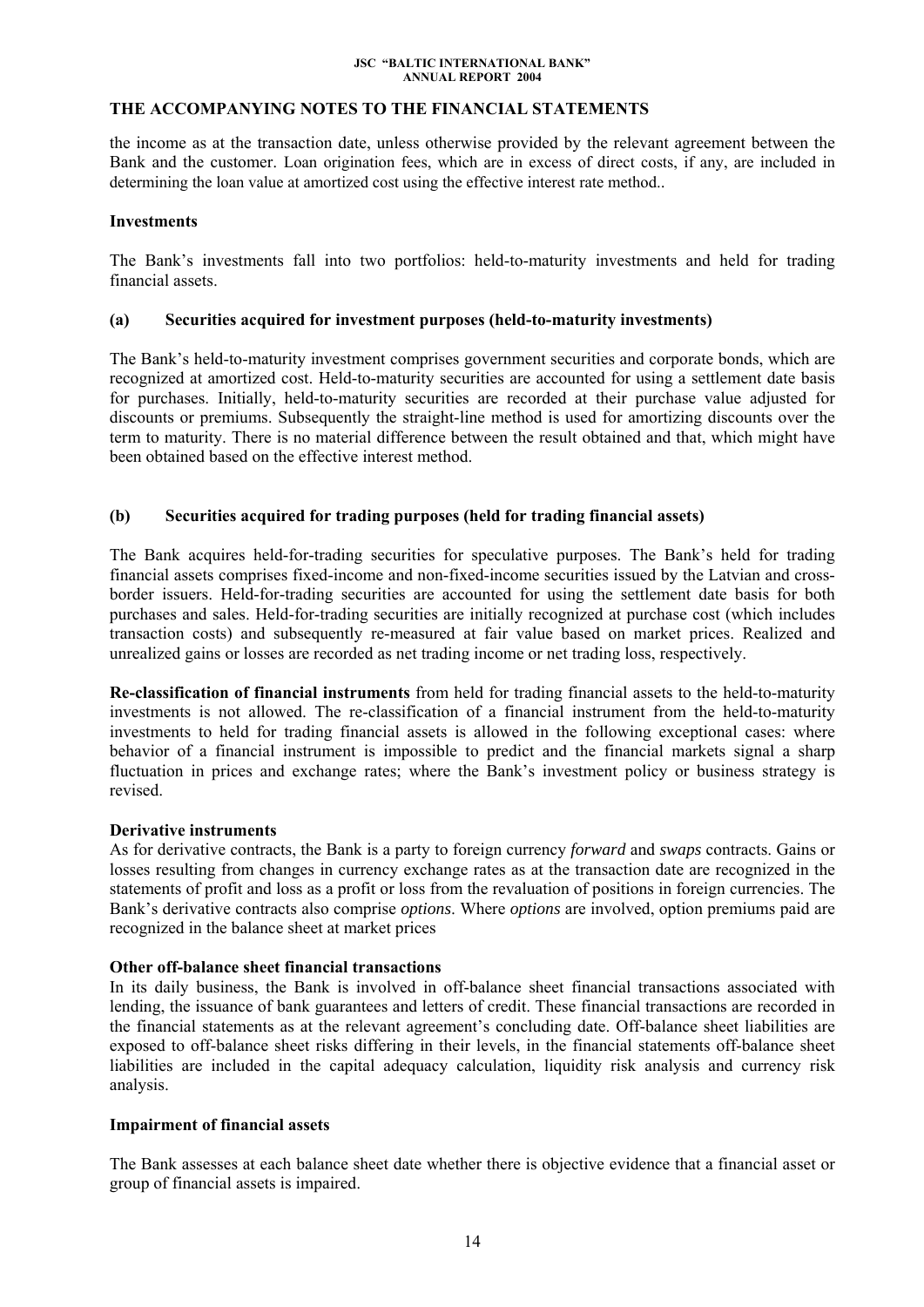# **THE ACCOMPANYING NOTES TO THE FINANCIAL STATEMENTS**

Objective evidence that a financial asset or group of assets is impaired includes observable data that comes to the attention of the Bank about the following loss events:

- (i) significant financial difficulty of borrower;
- (ii) a breach of contract, such as a default or delinquency in interest or principal payments;
- (iii) the Bank granting to the borrower, for economic or legal reasons relating to the borrower's financial difficulty, a concession that the lender would not otherwise consider;
- (iv) it becoming probable that the borrower will enter bankruptcy or other financial reorganisation;
- (v) the disappearance of an active market for that financial asset because of financial difficulties;
- (vi) observable data indicating that there is a measurable decrease in the estimated future cash flows from a group of financial assets since the initial recognition of those assets, although the decrease cannot yet be identified with the individual financial assets in the group, including: adverse changes in the payment status of borrowers in the group; or national or local economic conditions that correlate with defaults on the assets in the group.

The Bank first assesses whether objective evidence of impairment exists individually for financial assets that are individually significant and for all loans with overdue payments or interest regardless of the size of the outstanding principal. Assets that are individually assessed for impairment and for which an impairment loss is or continues to be recognised are not included in a collective assessment of impairment.

For the purposes of a collective evaluation of impairment, financial assets are grouped on the basis of similar credit risk characteristics mainly based on collateral type.

If there is objective evidence that an impairment loss on loans and receivables carried at amortised cost has been incurred, the amount of the loss is measured as the difference between the asset's carrying amounts and estimated present value of future cash flows. The Bank uses discounted collateral realisation value as an approximation of the present value of future cash flows. For the measurement of collective impairment the bank assumes that all contractual cash flows will be received and recognises impairment loss based on historical loss experience, which is adjusted on the basis of currently available data.

The carrying amount of the asset is reduced through the use of an allowance and the increase/decrease in the amount of the impairment loss is recognised in the statement of profit and loss.

Loans, which are treated as non-performing, interest is no longer recorded as income, but specific provisions are made for previously accrued but non-received payments.

### **Intangible assets**

The Bank's intangible assets comprise licenses, which are necessary for operating the Bank's business, and an array of software programs. The Bank's intangible assets are accounted for at their historical cost less amortization. Intangible assets amortization term is determined by the Bank based on the intangible asset's useful life, if any; in the event that such a term is not stated, then the Bank amortizes the intangible asset into expenses over a period of 5 years. The Bank applies the straight-line method of depreciation to write off intangible assets, based on the assumption that intangible assets constantly lose their value.

## **Tangible fixed assets**

Tangible fixed assets are recorded in the Bank's financial statements at their historical cost less depreciation. Tangible fixed assets having a purchase price below 100 lats are expensed at the moment of purchase. Tangible fixed assets purchased for foreign currency are accounted for in lats at the Bank of Latvia's established rate valid as at the assets factual delivery date.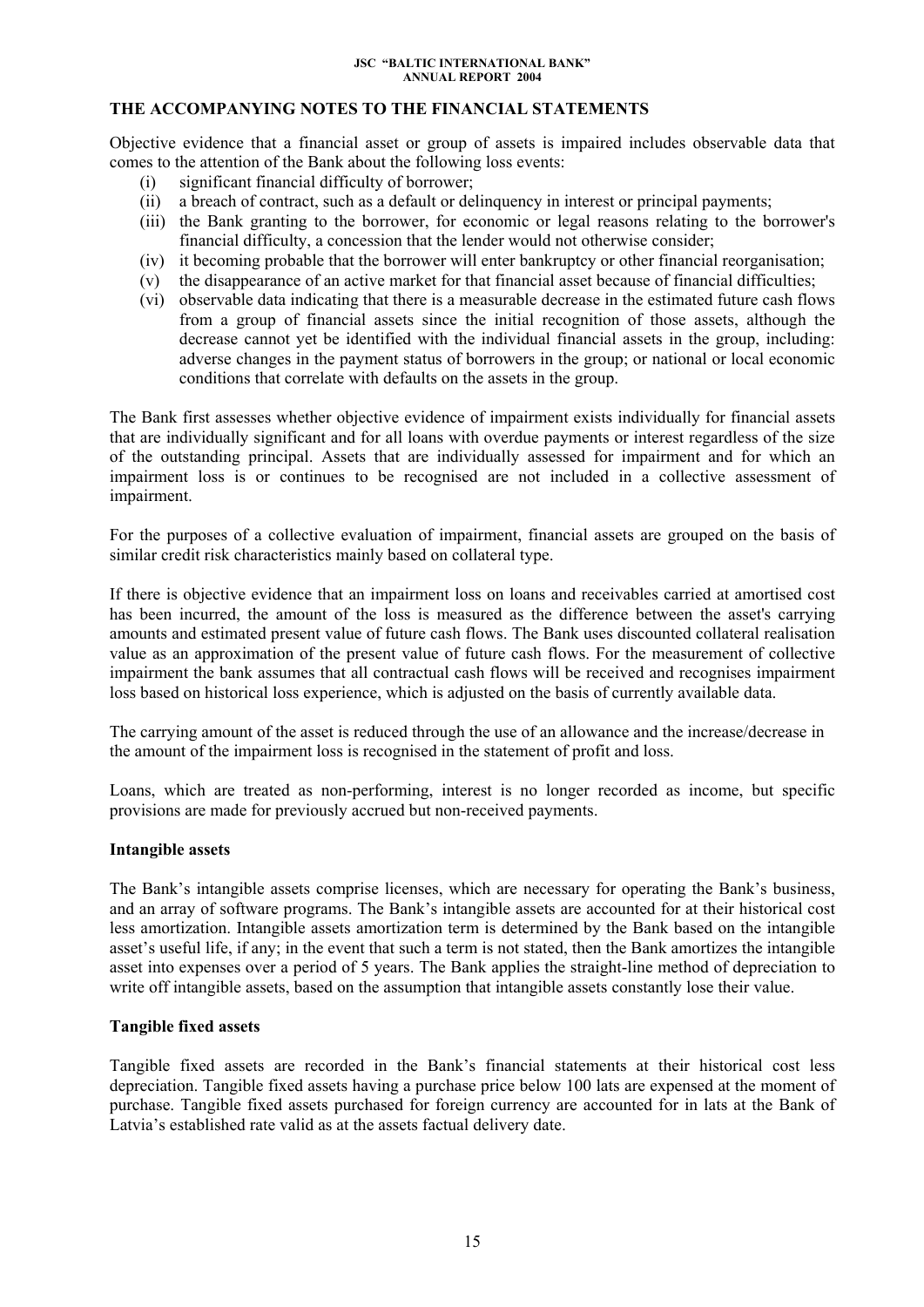## **THE ACCOMPANYING NOTES TO THE FINANCIAL STATEMENTS**

The depreciation terms of the Bank's fixed assets are as follows:

| <b>Buildings</b>   | 50 years |
|--------------------|----------|
| Machinery          | 5 years  |
| Motor vehicles     | 5 years  |
| Other fixed assets | 10 years |
| Computers          | 5 years  |

As for construction projects and land plots, depreciation is not calculated. Costs relating to the maintenance and repair of the Bank's fixed assets are included in the statements of profit and loss when they arise. If repair, renovation and improvement prolong the asset's useful life (change the value of the asset), then the repair, renovation and improvement expenditure amount is added to the fixed asset's historic cost.

## **Investment property**

Investment property is initially recognized in the balance sheet at its purchase value, including purchase costs. Subsequently, the investment property is revalued and accounted for at its fair value based on its market price. Changes in value are recorded in the statements of profit and loss in "Gain or loss on revaluation of long-term financial investments" item.

## **Repo operations (***repos***)**

Securities sold under repurchase agreements (*repos*) are recorded in the financial statements along with other securities, while the Bank's commitments are included in the respective items in the liabilities-side of the balance sheet, as "Due to credit institutions" or "Deposits" depending on the agreement's characteristics.

## **Fair value of financial assets and liabilities**

Fair value is based on the intentions for further activity of the Bank in certain financial assets and financial liabilities, taking into account its current financial position. The initial evaluation of financial assets and financial liabilities of the Bank is carried out at the fair value of the included asset and received liability for its repayment, including the transaction costs. The subsequent evaluation of financial assets and liabilities in the Bank's balance sheet is carried out at depreciated cost, excluding trading assets and liabilities and derivatives. The fair value of a financial asset and financial liability is established by means of an evaluation method based on the initial data of the market, interest rates, norms of determined losses for granted loans, and the coefficient for discounting. The trading portfolio, consisting of the securities of the Bank, is carried at fair value, which is based on published quotes on active markets.

Where, in the opinion of the management, the fair values of financial assets and liabilities differ materially from their carrying values, such fair values are separately disclosed in the notes to the financial statements.

## **Money in transits**

At the accounting period-end "Money in transits" is included in the respective customer's account balances.

## **Cash and cash equivalents**

Cash and cash equivalents in the statement of cash flows comprises cash and deposits with the Bank of Latvia and other credit institutions with a maturity of less than 3 months when purchased, less balances due to the Bank of Latvia and credit institutions with a maturity of less than 3 months.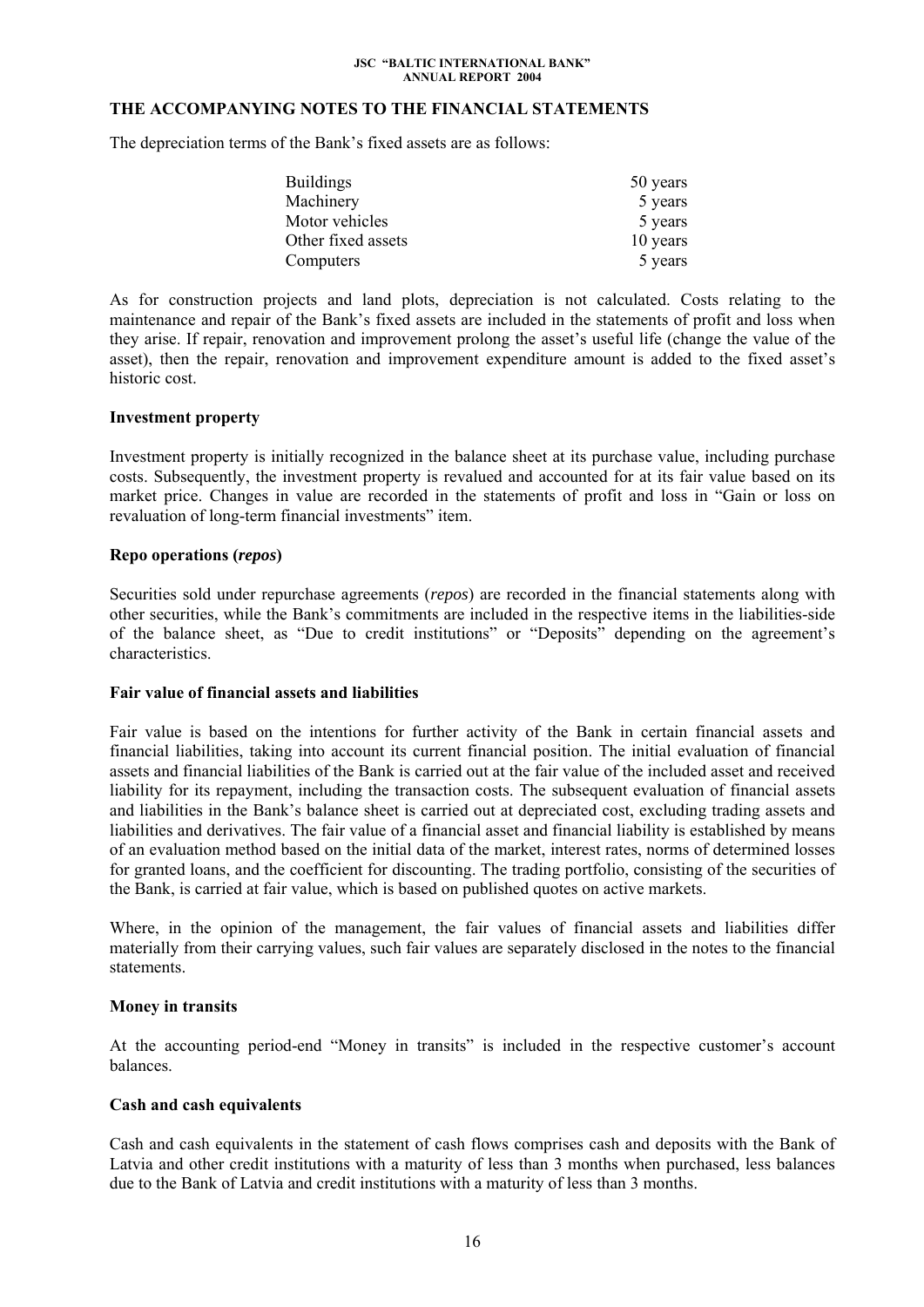## **THE ACCOMPANYING NOTES TO THE FINANCIAL STATEMENTS**

### **Corporate income tax**

Corporate income tax in the Republic of Latvia is a direct tax on profits, which is collected at the rate of 15% (2003: 19%). Deferred tax liabilities or claims arise from temporary differences insofar as the Bank's income and expenses stated in tax return and their carrying amounts in the financial statements are not recognized at the same time. Deferred tax liabilities or claims arise for the Bank as a result of shortterm differences, connected with non-simultaneous recognition of income and expense in the financial statements or tax declaration prepared by the Bank. Deferred taxes apply to the probable future tax claims and liabilities for all transactions and events, recognized in the financial statements or tax declaration of the Bank. Basic short-term differences arise because of differences between the depreciation rates of fixed assets, used for financial accounting and for tax purposes, and general accruals for bad debts and other expenses.

## **3. RISK MANAGEMENT**

The Bank's financial business is exposed to various risks, of which core risk categories are credit risk, liquidity risks, currency risk and market risk. All the aforementioned risks stem from the impairment of the borrower's credit solvency, exchange rates fluctuations, interest rates fluctuations, and other factors. The Bank's risk management policies set forth regulatory limits on risk transactions and outline the procedures designed to mitigate the risks across all of the Bank's business areas. The Bank's Board and two committees - the Credit Committee and the Resources Supervision Committee - continuously verify compliance with the regulatory requirements and guidelines outlined in the Bank's internal documents. In view of the expansion of the Bank's activity and the evolvement of the financial market, the Bank regularly improves its risk management system over which the Internal Audit Department maintains continuing control.

### **Customer policy**

A risk exists that banks can be involved into money-laundering offences and the financing of terrorism unless the credit institutions ensure that they have adequate control mechanism in place to be able to identify, monitor and prevent such a risk. The Bank has, therefore, documented internal policies and guidelines to comply with the principles of:

- a) Valid laws and legislative decrees of the Republic of Latvia;
- b) Other guidelines and recommended standards adopted by the organizations associated with the banking industry and competent supervisory institutions of the Republic of Latvia; and
- c) International anti-money laundering principles and recommendations.

In 2004, as well as in 2005 the Bank has continued to develop it's AML procedures, including Know Your Client (KYC) policies and procedures, designed for i) identification of high-risk customers; ii) analysis and ongoing monitoring of customers. To facilitate the realization of the said policies and guidelines in practice, the Bank's staff also participates in various AML training programs.

Due to the current situation in the world and in Latvia in particular with the common concerns about the threat of money laundering using the international banking system, the Latvian banks' regulator pays much attention to this issue while making its usual audits of every Latvian bank. In July 2004, the Commission has performed a regular review of the Bank, and has identified recommendations and areas of improvement in the Bank's AML, including KYC procedures and controls and is closely monitoring the Bank. At the date of this report, a next inspection by the Commission is currently taking place to assess the adequacy and completeness of the Bank's improved AML and KYC internal controls and procedures, the outcome and results, if any will be only made available to the Bank after the issuance of these financial statements.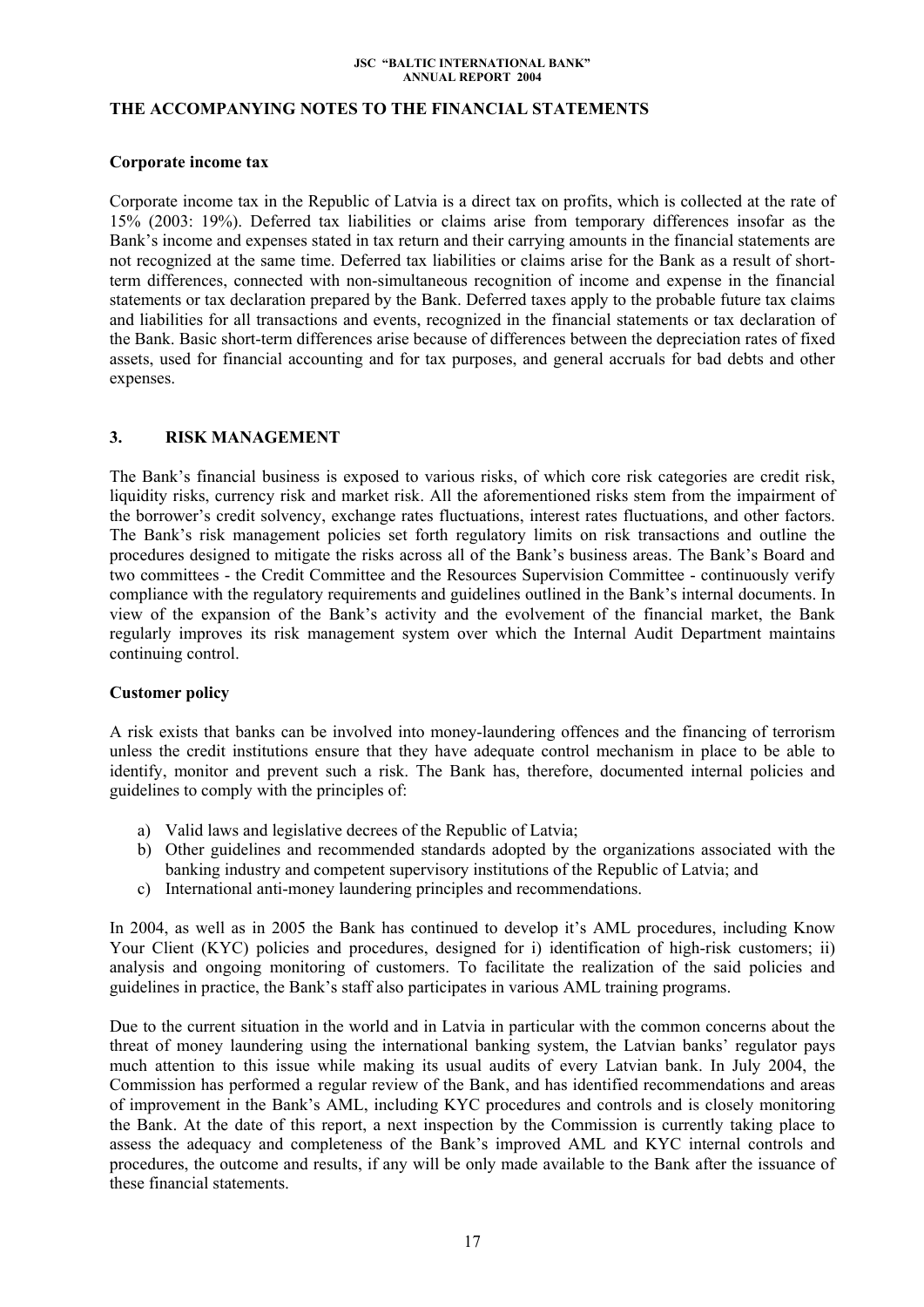## **THE ACCOMPANYING NOTES TO THE FINANCIAL STATEMENTS**

## **Credit risk**

Credit risk is the risk that the Bank may sustain losses through the Bank counterpart's or debtor's failure to meet contractual obligations vis-à-vis the Bank.

For the purpose of minimizing credit risk, the Bank has set operating limits on various deals and transactions, for instance, limits to the amount involved in the transaction with any borrower (including any bank), depending on the borrower's financial position, registration and the region where the borrower's business is based, and depending on the amount and type of the underlying collateral, currency of the transaction, and other criteria. All of the said restrictions are set forth by the Bank's internal policies and regulations. The Bank's structural units are obligated to enforce the limits set. The Resources Supervision Committee, the Credit Committee and the Bank's Board are charged with the control function. The Bank's adopted procedures are designed to trace, analyze and monitor credit risk, complemented by the maintenance of limits set by internal policies and regulations, to ensure that a multilateral control system is in place whenever the Bank seals any transaction that involves allocation of the Bank's resources.

## **Liquidity risk**

Liquidity is the Bank's ability to ensure that its unexpected or forecasted financing needs are satisfied to meet legally proven claims of the Bank's creditors. Liquidity is understood as the Bank's ability to convert assets into ready cash with the minimal losses or to borrow funds at a reasonable price.

The Bank meets its liquidity requirements in compliance with the Bank's Liquidity Management Policy, as adopted by the Bank's Board and Council. The Policy sets forth terms for overall net position limits on a maturity basis. The Resources Supervision Committee has the responsibility to ensure uniform implementation of this Policy. The Committee sets appropriate liquidity net positions sub-limits on the maximum aggregate deposit amount deposited by one customer (interlinked customer group), and other restrictions. Also, the Committee ensures the enforcement of operating limits and adherence to the procedures.

To maintain the required liquidity level, every month the Resources Supervision Committee makes a number of assumptions as to the withdrawal of deposits and determines the amount of doubtful deposits, forecasts the increase in demand for loans and changes in the market situation. Also, the Bank's Liquidity Policy envisages the scenario of how to address the Bank's liquidity problem and to deal with a liquidity crisis in the event of its incidence.

To comply with the Financial and Capital Market Commission, the Bank is obligated to hold sufficient liquid assets reserve to meet it financial commitments, but not less than 30% of the Bank's total current liabilities.

As at 31 December 2004, the Bank's liquidity ratio stood at 69%.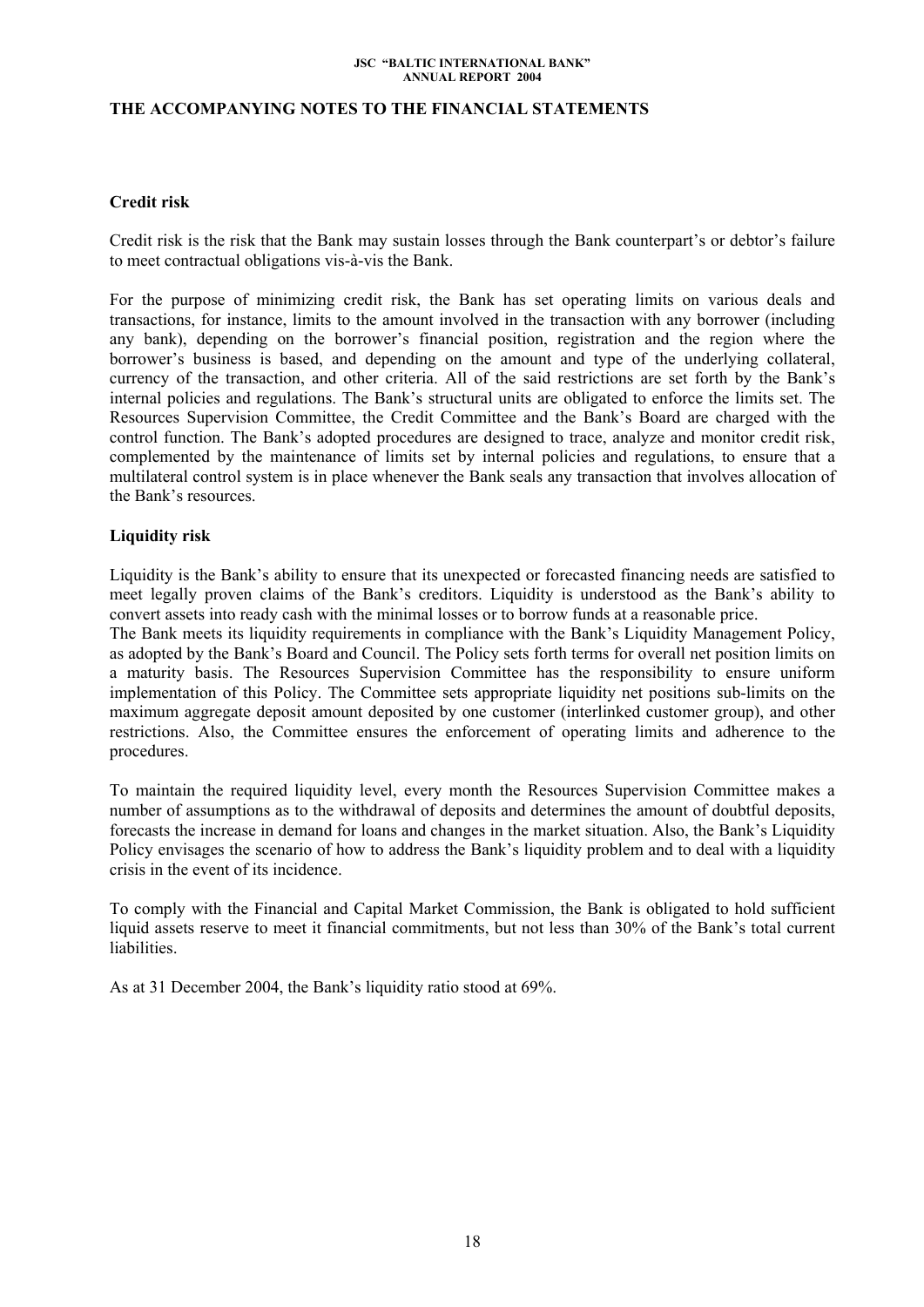## **THE ACCOMPANYING NOTES TO THE FINANCIAL STATEMENTS**

## **ANALYSIS OF ASSETS AND LIABILITIES BY MATURITY PROFILE as at 31 December 2004**

|                                      | On<br>demand             | Up to $1$<br>month | 1 to 3<br>months | 3 to 6<br>months      | 6 to 12<br>months                    | $1$ to 5<br>vears                              | 5 years<br>and more | Other                     | Pledged                  | <b>TOTAL</b>  |
|--------------------------------------|--------------------------|--------------------|------------------|-----------------------|--------------------------------------|------------------------------------------------|---------------------|---------------------------|--------------------------|---------------|
| <b>ASSETS</b>                        |                          |                    |                  |                       |                                      |                                                |                     |                           |                          | LVL           |
| Cash and balances with the           |                          |                    |                  |                       |                                      |                                                |                     |                           |                          |               |
| central banks                        | 2 2 9 5 2 4              |                    |                  |                       |                                      |                                                |                     |                           |                          | 2 2 9 5 5 2 4 |
| Due from credit institutions         |                          |                    |                  |                       |                                      |                                                |                     |                           |                          |               |
| and central banks                    | 18 485 653               | 1 199 700          | 211 560          |                       |                                      |                                                |                     |                           |                          | 19 896 913    |
| Loans                                | 1 144 809                | 2 508 822          | 765 555          |                       | 16 429 2 324 068 6 012 852 3 798 185 |                                                |                     |                           |                          | 16 570 720    |
| Debt securities and other            |                          |                    |                  |                       |                                      |                                                |                     |                           |                          |               |
| fixed-income securities              | 1 3 8 4 4 7 1            | 6936               |                  |                       |                                      |                                                |                     |                           | 387 400                  | 1778 807      |
| Government debt securities           | 84 891                   | 5 1 1 3            |                  |                       |                                      |                                                |                     |                           | 187400                   | 277 404       |
| Other debt securities and fixed-     |                          |                    |                  |                       |                                      |                                                |                     |                           |                          |               |
| <i>income securities</i>             | 1 299 580                | 1823               |                  |                       |                                      |                                                |                     |                           | 200 000                  | 1501403       |
| Shares and other non-fixed-          |                          |                    |                  |                       |                                      |                                                |                     |                           |                          |               |
| income securities                    | 97 275                   | $\overline{a}$     |                  |                       |                                      |                                                | 575 174             |                           |                          | 672 449       |
| Derivative contracts                 | $\blacksquare$           | 76 760             | 11 310           |                       |                                      |                                                |                     |                           |                          | 88 070        |
| Investments in associated            |                          |                    |                  |                       |                                      |                                                |                     |                           |                          |               |
| undertakings                         |                          |                    |                  |                       |                                      |                                                | 127 111             |                           | $\overline{\phantom{a}}$ | 127 111       |
| Intangible assets                    |                          |                    |                  |                       |                                      |                                                |                     | 205 117                   |                          | 205 117       |
| Fixed assets and investment property |                          |                    |                  |                       |                                      |                                                |                     | 2 409 683                 |                          | 2 409 683     |
| Fixed assets                         |                          |                    |                  |                       |                                      |                                                |                     | 1 186 683                 |                          | 1 186 683     |
| Investment property                  |                          |                    |                  |                       |                                      |                                                |                     | 1 223 000                 |                          | 1 223 000     |
| Deferred expenses and                |                          |                    |                  |                       |                                      |                                                |                     |                           |                          |               |
| accrued income                       | 46 663                   | 101 280            | 45 834           | 18811                 | 33 637                               | 102 788                                        | 15899               |                           |                          | 364 912       |
| Other assets                         | 17335                    | 25 834             | 114 741          |                       |                                      |                                                | 104 234             |                           |                          | 262 144       |
| <b>Total assets</b>                  | 23 474 730               | 3 9 19 3 32        | 1 149 000        | 35 240                | 2 3 5 7 7 0 5                        | 6 115 640                                      | 4 620 603           | 2 614 800                 | 387 400                  | 44 674 450    |
|                                      |                          |                    |                  |                       |                                      |                                                |                     |                           |                          |               |
| <b>LIABILITIES</b>                   |                          |                    |                  |                       |                                      |                                                |                     |                           |                          |               |
| Due to credit institutions and       |                          |                    |                  |                       |                                      |                                                |                     |                           |                          |               |
| central banks                        | 588 302                  | 516 000            |                  |                       | 567 600                              |                                                |                     |                           | 400 000                  | 2 071 902     |
| Customer deposits                    | 25 341 276               | 4 4 2 4 3 5 5      |                  | 1772 618 2978 685     | 810 382                              | 486 993                                        |                     |                           | $\blacksquare$           | 35 814 309    |
| Derivative contracts                 | $\overline{\phantom{a}}$ | 53 691             | 11 319           |                       | $\sim$                               |                                                |                     |                           | $\blacksquare$           | 65 010        |
| Deferred income and accrued          |                          |                    |                  |                       |                                      |                                                |                     |                           |                          |               |
| expenses                             | 85 975                   | 56 007             | 9464             | 30 866                | 18919                                | 24 901                                         |                     |                           |                          | 226 132       |
| Accruals for liabilities and         |                          |                    |                  |                       |                                      |                                                |                     |                           |                          |               |
| payments                             | $\overline{a}$           | 38 5 22            | 2 1 9 2          |                       | 131 001                              |                                                |                     |                           |                          | 171 715       |
| Other liabilities                    | 268 158                  | 59 130             | $\blacksquare$   |                       |                                      |                                                |                     |                           |                          | 327 288       |
| Subordinated liabilities             |                          |                    | $\overline{a}$   | 222 947               | 11 400                               | 119728                                         |                     |                           |                          | 354 075       |
| Off-balance sheet liabilities*       | 2 8 3 4 1 5 5            | 9768               |                  |                       |                                      |                                                |                     |                           |                          | 2843923       |
| <b>Total liabilities</b>             | 29 117 866               | 5 157 473          | 1795 593         | 3 232 498             | 1539302                              | 631 622                                        | $\sim$              | $\blacksquare$            | 400 000                  | 41 874 354    |
| <b>Maturity</b> gap                  | (5643136)(1238141)       |                    |                  | (646593)(3197258)     | 818 403                              | 5 484 018                                      | 4 620 603           | $\boldsymbol{\mathrm{X}}$ | $\mathbf X$              | $\mathbf x$   |
| <b>Maturity</b> gap                  |                          |                    |                  |                       |                                      |                                                |                     |                           |                          |               |
| as at 31 December 2003               | $(7646445)$ 3 272 061    |                    |                  | (913 419) (1 414 720) |                                      | $(735\,448)\quad 3\,006\,764\quad 2\,877\,900$ |                     | $\mathbf X$               | $\mathbf X$              | X             |

\*Off-balance sheet liabilities are diminished by the amount of the issued guarantees, which are secured by the deposits deposited with the Bank and totaling LVL 45 245.

### **Currency risk**

Exchange rate fluctuations may affect the Bank's financial position and cash flow. Currency risk inherent in the transactions is calculated separate for each currency with respect to foreign currency-denominated assets and liabilities and the projected cash flow from derivative financial instruments.

To monitor currency risk, the Bank has formulated the Currency risk management policy. The Resources Supervision Committee's responsibility is to ensure that the regulatory requirements outlined in the Policy are implemented. The regulatory requirements impose restrictions both on the size of currency conversion transactions and the net open foreign-currency position (NOFP). Under the Law *On Credit Institutions*, the net open position in any foreign currency may not exceed 10 percent, while the overall foreign exchange exposure may not exceed 20% of the Bank's equity. In the financial market, the Bank is a party to *spot, swap* and *forward* contracts for the delivery of foreign currencies.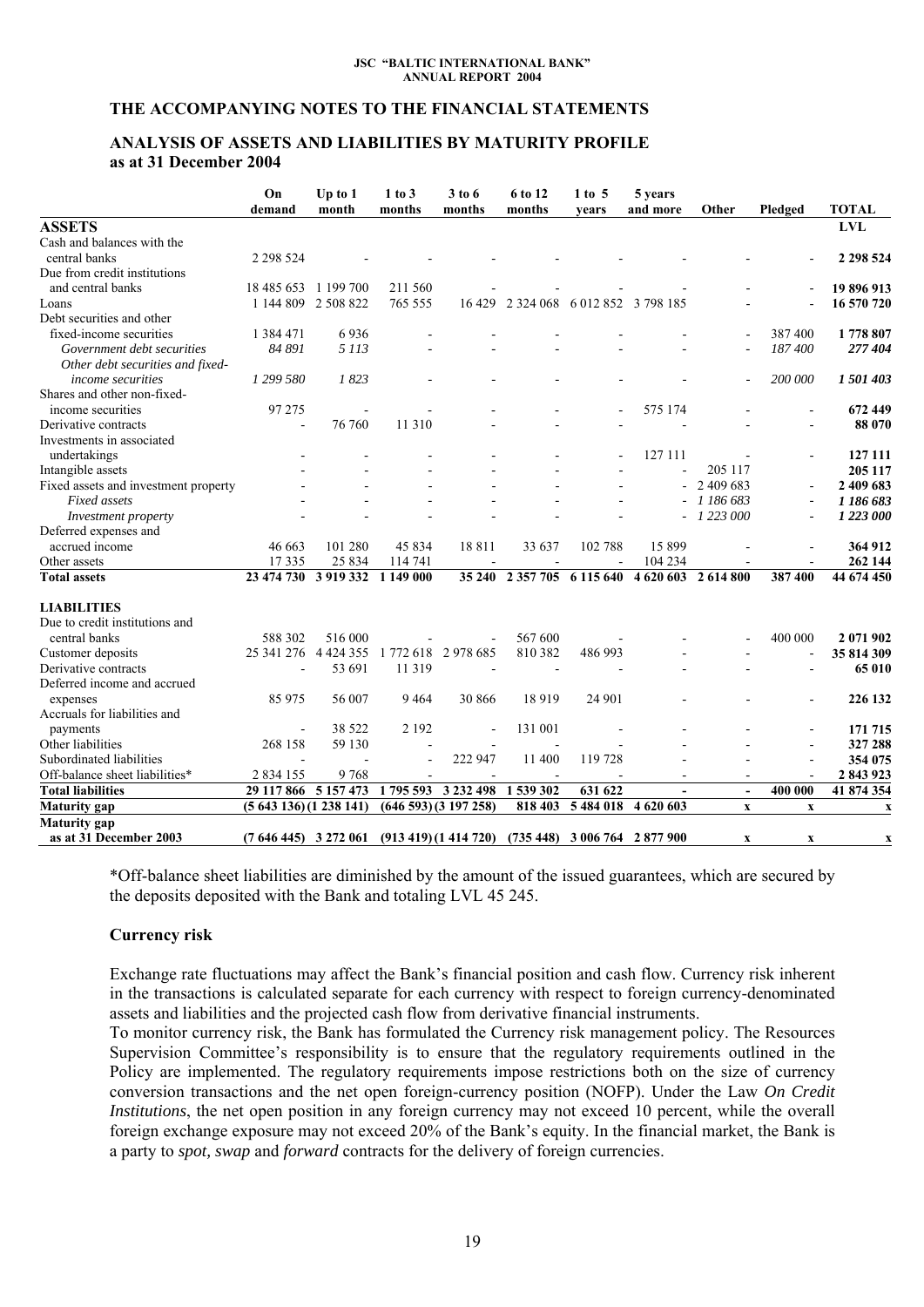## **THE ACCOMPANYING NOTES TO THE FINANCIAL STATEMENTS**

### **ANALYSIS OF ASSETS AND LIABILITIES BY CURRENCY PROFILE as at 31 December 2004**

|                                                   |               |                          |                |                          |            | Other                    | <b>TOTAL</b> |
|---------------------------------------------------|---------------|--------------------------|----------------|--------------------------|------------|--------------------------|--------------|
| <b>ASSETS</b>                                     | LVL           | <b>USD</b>               | <b>EUR</b>     | <b>RUB</b>               | <b>BYR</b> | currencies               |              |
|                                                   |               |                          |                |                          |            |                          | LVL          |
| Cash and balances with the central banks          | 2012860       | 214 201                  | 61 288         |                          |            | 10 175                   | 2 2 9 5 2 4  |
| Due from credit institutions and central banks    | 12 9 64       | 18 029 126               | 652 574        | 898 520                  | 143 617    | 160 112                  | 19896913     |
| Loans                                             | 4 003 647     | 9 141 135                | 3 425 938      |                          |            |                          | 16 570 720   |
| Debt securities and other fixed-income securities | 394 336       | 1 3 8 4 4 7 1            | $\blacksquare$ |                          |            |                          | 1778 807     |
| Shares and other non-fixed-income securities      | 566 949       | 97 275                   | 8 2 2 5        |                          |            | $\blacksquare$           | 672 449      |
| Derivative contracts                              | 88 070        |                          |                |                          |            | $\overline{\phantom{a}}$ | 88 070       |
| Investments in associated undertakings            | 127 111       |                          |                |                          |            | $\overline{\phantom{a}}$ | 127 111      |
| Intangible assets                                 | 176 640       | $\overline{\phantom{a}}$ | 28 477         |                          |            | $\overline{\phantom{a}}$ | 205 117      |
| Fixed assets and investment property              | 2 406 021     |                          |                | 3 6 6 2                  |            | $\overline{a}$           | 2 409 683    |
| Deferred expense and accrued income               | 191 036       | 145 614                  | 28 23 1        | $\overline{c}$           |            | 29                       | 364 912      |
| Other assets                                      | 240 969       | 18 974                   | 2 2 0 1        |                          |            |                          | 262 144      |
| <b>Total assets</b>                               | 10 220 603    | 29 030 796               | 4 206 934      | 902 184                  | 143 617    | 170 316                  | 44 674 450   |
| <b>LIABILITIES</b>                                |               |                          |                |                          |            |                          |              |
| Due to credit institutions and central banks      | 400 023       | 1 662 123                | 8842           | 914                      |            |                          | 2 071 902    |
| Customer deposits                                 | 2 376 048     | 29 646 445               | 2 904 726      | 644 723                  | 195 161    | 47 206                   | 35 814 309   |
| Derivative contracts                              | 65 010        |                          | $\overline{a}$ | $\overline{\phantom{a}}$ |            | $\overline{\phantom{a}}$ | 65 010       |
| Deferred income and accrued expenses              | 96 915        | 120 876                  | 5855           | $\sim$                   | 240        | 2 2 4 6                  | 226 132      |
| Accruals for liabilities and payments             | 171 312       |                          |                |                          |            | 403                      | 171 715      |
| Other liabilities                                 | 115 422       | 190 172                  | 16 154         | 4558                     | 517        | 465                      | 327 288      |
| Subordinated liabilities                          | 37 168        | 316 907                  |                |                          |            |                          | 354 075      |
| Shareholders' equity                              | 5 644 019     | $\overline{\phantom{a}}$ |                |                          |            |                          | 5 644 019    |
| <b>Total liabilities</b>                          | 8905917       | 31 936 523               | 2935577        | 650 195                  | 195 918    | 50 320                   | 44 674 450   |
| <b>BALANCE POSITION</b>                           | 1 3 1 4 6 8 6 | (2905727)                | 1 271 357      | 251 989                  | (52301)    | 119 996                  |              |
| Unsettled spot contracts                          | 4 8 61 7 85   | (3833260)                |                | $(877095)$ $(234131)$    | 52 940     |                          |              |
| Forward contracts                                 | (6714142)     | 7 191 860                | (388917)       |                          |            | (75910)                  |              |
| <b>NET POSITION</b>                               | (537671)      | 452 873                  | 5345           | 17858                    | 639        | 44 086                   |              |
| Ratio to the shareholders' equity $(\%)^*$        |               | 8%                       | 0%             | 0%                       | 0%         |                          |              |

The sum of overall foreign exchange exposure and the net position in gold stood at 11% of the Bank's equity as at 31 December 2004

The sum of overall foreign exchange exposure and the net position in gold stood at 15% of the Bank's equity as at 31 December 2003.

\* Equity (net worth) totaling LVL 5 478 308 (2003 LVL 5 240 015) as at 31 December 2004

## **Interest rate risk**

Interest rate risk is the risk that fluctuating interest rates will adversely affect the Bank's earnings and the Bank's economic value.

To manage interest rate risk, the Bank has formulated and adopted the Interest rate risk management policy and the Procedure designed for measuring, monitoring and controlling interest rate risk. To set interest rate risk limits, the Delta approach (Delta measures interest rate changes) is used. Given a one percent change in the interest rate under the Delta approach, the Bank calculates the affect on the annual net interest profit separately for every single currency and for the overall foreign exchange exposure.

The Resources Supervision Committee is responsible for ensuring that the requirements outlined in the aforementioned Procedure are implemented and the Bank's officers operate within prescribed limits. The Bank's Board regularly resets the Bank's pre-determined interest rates based on the analysis of the current market and based on the predictions for the rise or fall of interest rates.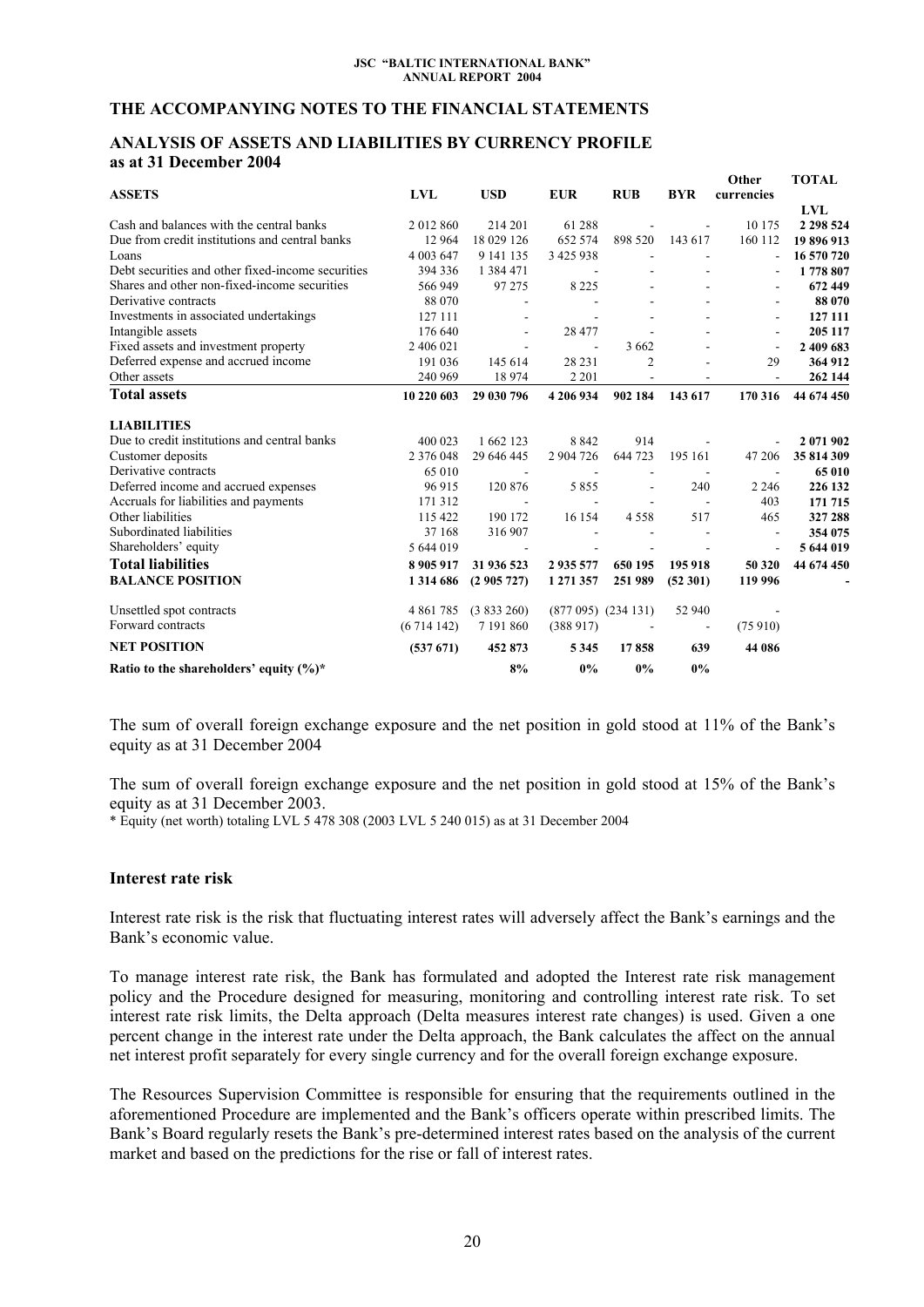### **THE ACCOMPANYING NOTES TO THE FINANCIAL STATEMENTS**

### **ANALYSIS OF ASSETS AND LIABILITIES BY MATURITY PROFILE BASED ON FLUCTUATING INTEREST RATES as at 31 December 2004**

|                                                           | Up to $1$<br>month | $1$ to $3$<br>months | 3 to 6<br>months | 6 to 12<br>months | 1 year and<br>more       | No interest<br>is paid   | <b>Others</b>  | <b>TOTAL</b> |
|-----------------------------------------------------------|--------------------|----------------------|------------------|-------------------|--------------------------|--------------------------|----------------|--------------|
| <b>ASSETS</b>                                             | <b>LVL</b>         | <b>LVL</b>           | <b>LVL</b>       | <b>LVL</b>        | <b>LVL</b>               | <b>LVL</b>               | <b>LVL</b>     | LVL          |
| Cash and balances with central                            |                    |                      |                  |                   |                          |                          |                |              |
| banks                                                     | 1 641 077          |                      |                  |                   |                          | 657447                   |                | 2 298 524    |
| Due from credit institutions and                          |                    |                      |                  |                   |                          |                          |                |              |
| central banks (net)                                       | 18 386 189         | 211 560              |                  |                   |                          | 1 299 164                |                | 19 896 913   |
| Loans (net)                                               | 3 812 857          | 1 455 806            | 511 231          | 3 0 3 7 7 4 8     | 7 5 6 2 2 8 2            | 194 796                  |                | 16 570 720   |
| Debt securities and other fixed-<br>securities            | 4 4 4 1            | 315 247              | 33 034           | 135 387           | 1 290 698                |                          |                | 1778 807     |
| Shares and other non-fixed                                |                    |                      |                  |                   |                          |                          |                |              |
| income securities                                         |                    |                      |                  |                   |                          | 672 449                  |                | 672 449      |
| Derivative contracts                                      |                    |                      |                  |                   |                          | 88 070                   |                | 88 070       |
| Investments in associated                                 |                    |                      |                  |                   |                          |                          |                |              |
| undertakings                                              |                    |                      |                  |                   |                          | $\overline{a}$           | 127 111        | 127 111      |
| Intangible assets                                         |                    |                      |                  |                   |                          | $\overline{a}$           | 205 117        | 205 117      |
| Fixed assets and investment                               |                    |                      |                  |                   |                          |                          |                |              |
|                                                           |                    |                      |                  |                   |                          | ÷.                       | 2 409 683      |              |
| property                                                  |                    |                      |                  |                   |                          |                          |                | 2 409 683    |
| Fixed assets                                              |                    |                      |                  |                   |                          | $\overline{a}$           | 1 186 683      | 1 186 683    |
| Investment property                                       |                    |                      |                  |                   |                          | ÷,                       | 1 223 000      | 1 223 000    |
| Deferred expense and accrued                              |                    |                      |                  |                   |                          |                          |                |              |
| income (net)                                              |                    |                      |                  |                   |                          | 364 912                  |                | 364 912      |
| Other assets (net)                                        |                    |                      |                  |                   |                          | 262 144                  | $\blacksquare$ | 262 144      |
| <b>Total assets</b>                                       | 23 844 564         | 1982 613             | 544 265          | 3 169 135         | 8 852 980                | 3 538 982                | 2741911        | 44 674 450   |
| <b>LIABILITIES AND</b>                                    |                    |                      |                  |                   |                          |                          |                |              |
| <b>SHAREHOLDERS' EQUITY</b>                               |                    |                      |                  |                   |                          |                          |                |              |
| Due to credit institutions and                            |                    |                      |                  |                   |                          |                          |                |              |
| central banks                                             | 1 409 628          |                      |                  | 567 600           | $\overline{\phantom{a}}$ | 94 674                   |                | 2 071 902    |
| Customer deposits                                         | 22 028 722         | 1772618              | 2978685          | 810 383           | 486 993                  | 7736908                  | $\blacksquare$ | 35 814 309   |
| Derivative contracts                                      |                    |                      |                  |                   |                          | 65 010                   | $\overline{a}$ | 65 010       |
| Deferred income and accrued<br>expense                    |                    |                      |                  |                   |                          | 226 132                  |                | 226 132      |
| Accruals for liabilities and                              |                    |                      |                  |                   |                          |                          |                |              |
| payments                                                  |                    |                      |                  |                   |                          | 171 715                  |                | 171 715      |
| Other liabilities                                         |                    |                      |                  |                   |                          | 327 288                  |                | 327 288      |
| Subordinated liabilities                                  |                    |                      | 222 947          | 11 400            | 119728                   | $\overline{\phantom{a}}$ | $\blacksquare$ | 354 075      |
| Shareholders' equity                                      |                    |                      |                  |                   |                          | $\blacksquare$           | 5 644 019      | 5 644 019    |
| <b>Total liabilities and</b>                              |                    |                      |                  |                   |                          |                          |                |              |
| shareholders' equity                                      | 23 438 350         | 1772 618             | 3 201 632        | 1389383           | 606 721                  | 8 621 727                | 5 644 019      | 44 674 450   |
| <b>Balance sheet sensitivity to</b>                       |                    |                      |                  |                   |                          |                          |                |              |
| interest rate risk                                        | 406 214            | 209 995              | (2657367)        | 1 779 752         | 8 246 259                | (5082745)                | (2902108)      |              |
| <b>Balance sheet sensitivity to</b><br>interest rate risk |                    |                      |                  |                   |                          |                          |                |              |
| as at 31 December 2003                                    | 9 336 283          | (1502372)            | 611 767          | (670447)          | (99042)                  | (7817860)                |                |              |

### **Market risk**

The Bank focuses a lot of attention on the monitoring and analysis of market risk. The Bank has adopted its Trading Portfolio Policy designed to define the structure of the Bank's trading portfolio and to set out the maximum effective open position transacted with one issuer and the limits by the maturity profile of the securities. The Resources Supervision Committee is charged with the responsibility of implementing the Trading Portfolio Policy. The Internal Audit Department is charged with a continuing control function.

### **Operational risk**

Operational risk is the risk of loss, which may stem from the shortcomings of the staff members, damage of in-house hardware, contingencies, fire and other factors of this sort. To prevent such losses, the Bank has adopted internal guidance documents, such as the internal by-law, fire safety regulations, technical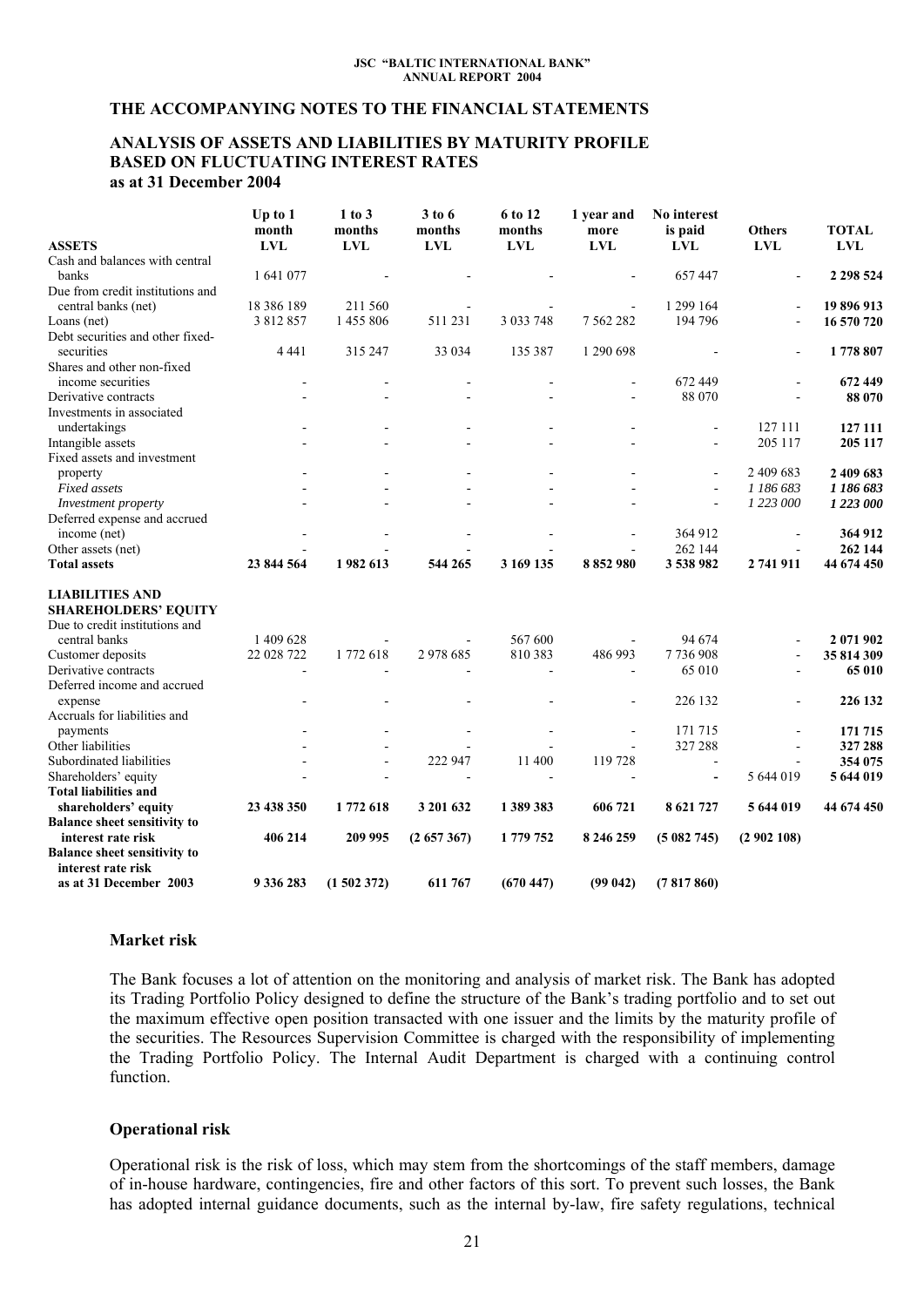# <span id="page-21-0"></span>**THE ACCOMPANYING NOTES TO THE FINANCIAL STATEMENTS**

system and facility safety regulations, information classification rules and other rules, regulations and directives. The Bank's Board has appointed a task force whose task is to oversee the implementation of the regulatory requirements set forth in the aforesaid internal documents.

#### **GEOGRAPHICAL BREAKDOWN FOR THE MAIN GROUPS OF ASSETS AND LIABILITIES as at 31 December 2004 EU Other**

|               | ЕU            | Other       |                                |                                                                       |                      |
|---------------|---------------|-------------|--------------------------------|-----------------------------------------------------------------------|----------------------|
|               | <b>Member</b> | <b>OECD</b> | <b>CIS</b>                     |                                                                       |                      |
| Latvia        | <b>States</b> | countries   |                                | <b>Others</b>                                                         | <b>TOTAL</b>         |
| LVL           | LVL.          | LVL.        | LVL                            | LVL                                                                   | LVL.                 |
| 2 177 738     |               |             | 1 774 943                      |                                                                       | $-19896913$          |
|               |               |             | 679 785                        |                                                                       | 811 147 16 570 720   |
|               |               |             |                                |                                                                       |                      |
| 916 093       |               |             |                                |                                                                       | 50 595 2 071 902     |
| 4 0 5 2 5 6 1 |               |             | 3 008 560                      |                                                                       | 6 248 881 35 814 309 |
|               |               |             | 10 034 058 3 072 642 1 973 088 | countries<br>654 067 15 290 165<br>$-1105214$<br>1 796 374 20 707 933 |                      |

## **4. INTEREST INCOME**

|                              | 2004          | 2003      |
|------------------------------|---------------|-----------|
|                              | LVL           | LVL.      |
| Loans                        | 1 452 036     | 1 202 898 |
| Due from credit institutions | 731 626       | 392 849   |
| Investments in securities    | 100 161       | 54 282    |
| Payment cards                | 11 067        | 7 2 4 6   |
|                              | 2 2 9 4 8 9 0 | 1 657 275 |

# **5. INTEREST EXPENSE**

|                            | 2004    | 2003    |
|----------------------------|---------|---------|
|                            | LVL     | LVL     |
| Deposits                   | 598 262 | 644 051 |
| Due to credit institutions | 113 546 | 107 573 |
| Subordinated liabilities   | 4 5 6 7 | 13 949  |
|                            | 716 375 | 765 573 |

## **6. INCOME FROM SECURITIES**

|                     | 2004   | 2003  |
|---------------------|--------|-------|
|                     | LVL    | LVL   |
| Dividends on shares | 25 153 | 4 607 |
|                     | 25 153 | 4 607 |

### **7. FEES AND COMMISSION INCOME**

|                                  | 2004       | 2003    |
|----------------------------------|------------|---------|
|                                  | <b>LVL</b> | LVL     |
| Servicing of settlements         | 819744     | 651 995 |
| Forex transactions               | 108 457    | 38 011  |
| Payment cards                    | 39 101     | 27 905  |
| Trust operations                 | 31 816     | 3 9 6 6 |
| Cash operations                  | 16833      | 24 2 20 |
| Servicing of loans               | 10 713     | 970     |
| Other fees and commission income | 14 5 98    | 35 9 35 |
|                                  | 1 041 262  | 783 002 |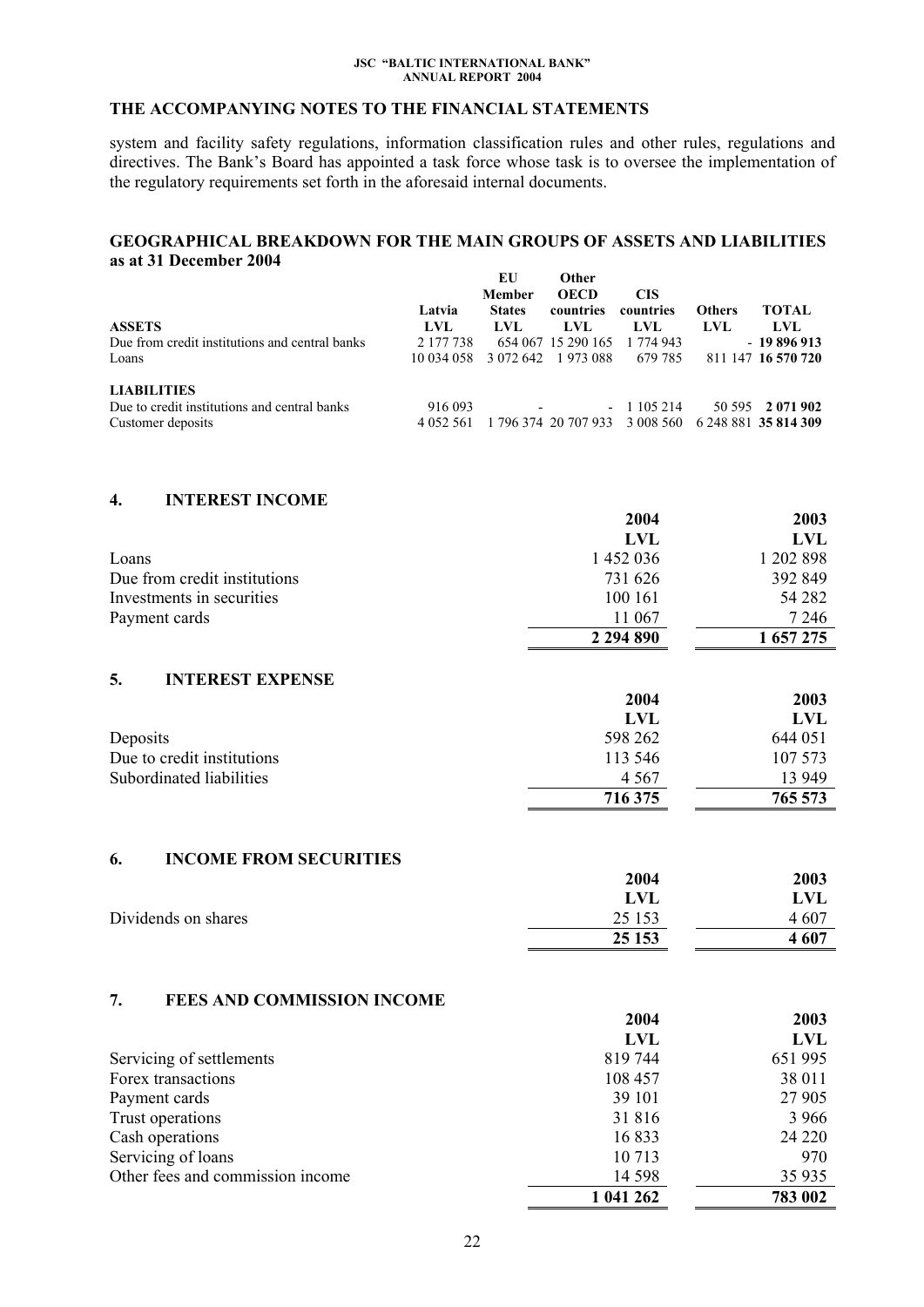# <span id="page-22-0"></span>**THE ACCOMPANYING NOTES TO THE FINANCIAL STATEMENTS**

# **8. FEES AND COMMISSION EXPENSE**

|                                 | 2004    | 2003    |
|---------------------------------|---------|---------|
|                                 | LVL     | LVL     |
| Services of correspondent banks | 231 575 | 192 789 |
| Services of agents and brokers  | 95 654  | 6 6 7 4 |
| Payment cards                   | 18 769  | 8935    |
| Securities-based transactions   | 9 2 2 6 | 9 5 9 5 |
|                                 | 355 224 | 217 993 |

# **9. GAIN ON TRADING IN FINANCIAL INSTRUMENTS**

|                                                              | 2004      | 2003      |
|--------------------------------------------------------------|-----------|-----------|
|                                                              | LVL       | LVL       |
| (Loss)/gain on foreign exchange operations                   | (303 229) | 929 228   |
| Gain /(loss) on revaluation of positions in foreign currency | 246 210   | (556 366) |
| Gain from revaluation of trading and other financial         |           |           |
| instruments                                                  | 174 502   | 76 553    |
| Gain on trading in financial instruments                     | 76 629    | 61 196    |
| Gain on trading in and revaluation of precious metals        | 1 3 3 7   | 3 5 7 0   |
|                                                              | 195 449   | 514 181   |

## **10. OTHER OPERATING INCOME**

|                          | 2004       | 2003    |
|--------------------------|------------|---------|
|                          | <b>LVL</b> | LVL     |
| Rent of premises         | 2 3 7 2    | 104 054 |
| Penalty amounts received | 5 1 5 2    | 824     |
| Other                    | 2 2 1 3    | 44      |
|                          | 9737       | 104 922 |

# **11. ADMINISTRATIVE EXPENSES**

|                             | 2004          | 2003       |
|-----------------------------|---------------|------------|
|                             | LVL           | <b>LVL</b> |
| Salaries to staff employees | 718 830       | 527957     |
| Professional services       | 345 125       | 172 086    |
| Security                    | 230 516       | 200 709    |
| Communication               | 214 059       | 158 411    |
| Social insurance payments   | 164 516       | 113 940    |
| Renovation and maintenance  | 148 749       | 69 481     |
| Representation expenses     | 67410         | 57 805     |
| Business trips              | 59 132        | 25 4 32    |
| Motor vehicles              | 41 701        | 44 785     |
| Real property tax           | 35 577        | 32 794     |
| Other                       | 241 390       | 147 541    |
|                             | 2 2 6 7 0 0 5 | 1 550 941  |

# **12. OTHER OPERATING EXPENSE**

|                           | 2004    | 2003    |
|---------------------------|---------|---------|
|                           | LVL     | LVL     |
| Advertising and publicity | 37 232  | 26 949  |
| Penalties paid            | 19 142  | 25 1 28 |
| Other                     | 19 550  | 14 309  |
|                           | 75 9 24 | 66 386  |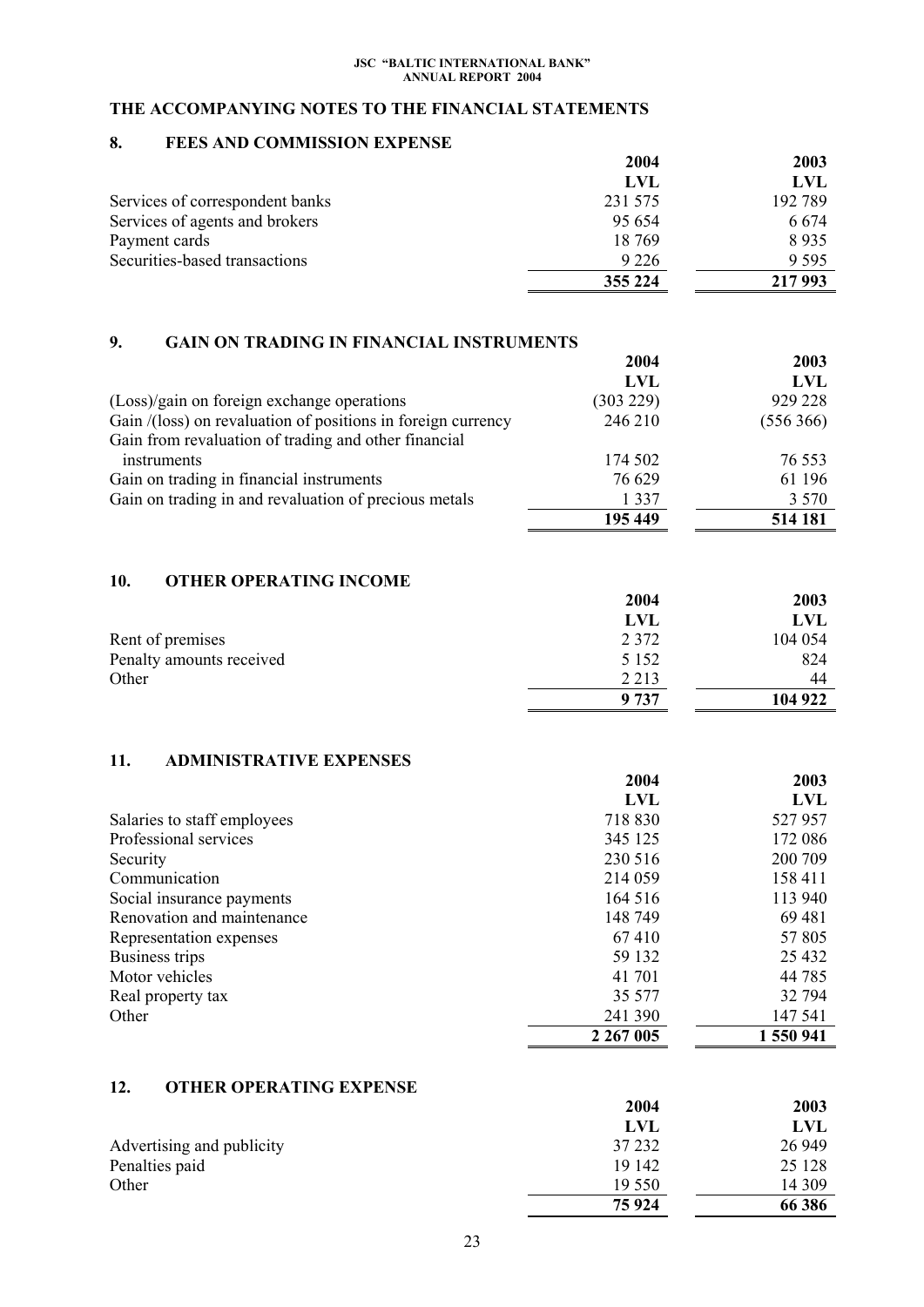# <span id="page-23-0"></span>**THE ACCOMPANYING NOTES TO THE FINANCIAL STATEMENTS**

# **13. CORPORATE INCOME TAX**

# **a) Corporate income tax charge**

|                                                       | 2004     | 2003       |
|-------------------------------------------------------|----------|------------|
|                                                       | LVL      | LVL        |
| Corporate income tax                                  |          |            |
| Deferred tax                                          |          | 131 001    |
| <b>Total</b>                                          |          | 131 001    |
| b) Reconciliation of accounting profit to tax charge: |          |            |
|                                                       | 2004     | 2003       |
|                                                       | LVL      | <b>LVL</b> |
| Profit before taxation                                | 297 778  | 667844     |
| Expected tax charge, applying current tax rate of 15% |          |            |
| (2003:19%)                                            | 44 667   | 126 890    |
| Tax effect of:                                        |          |            |
| Non-deductible items                                  | 273 446  | 472 761    |
| Deferred tax not recognized                           |          | (468 650)  |
| Losses of prior years not previously recognized in    |          |            |
| deferred tax assets                                   | (318113) |            |
| Total                                                 |          | 131 001    |

# **c) Deferred taxes**

| 2004<br>Tax effect<br>15% | 2003<br>Tax effect 15% |
|---------------------------|------------------------|
| LVL                       | LVL                    |
| (144404)                  | (139161)               |
| 7 7 1 8                   | 8 1 6 0                |
| 5 6 8 5                   |                        |
| (131 001)                 | (131001)               |
|                           |                        |

The Bank is allowed to offset losses suffered by the Bank in the year 1999, until 2004.

# **14. TAXES AND SOCIAL INSURANCE PAYMENTS**

| Taxes paid                              | 2004<br><b>LVL</b> | 2003<br><b>LVL</b> |
|-----------------------------------------|--------------------|--------------------|
| Social tax                              | 235 276            | 151 865            |
| Personnel income tax                    | 152 959            | 95 909             |
| Real property tax                       | 35 008             | 31 606             |
| Value added tax                         | 8416               | 22 20 6            |
| Corporate income tax from non-residents | 2 1 7 2            | 1 5 1 7            |
| Penalties paid                          |                    |                    |
| Total taxes paid                        | 433 831            | 303 105            |

# **15. CASH AND BALANCES WITH THE CENTRAL BANKS**

|                                 | 2004          | 2003      |
|---------------------------------|---------------|-----------|
|                                 | LVL           | LVL       |
| Cash                            | 657447        | 348 215   |
| Balance with the Bank of Latvia | 1 641 077     | 796 086   |
|                                 | 2 2 9 5 5 2 4 | 1 144 301 |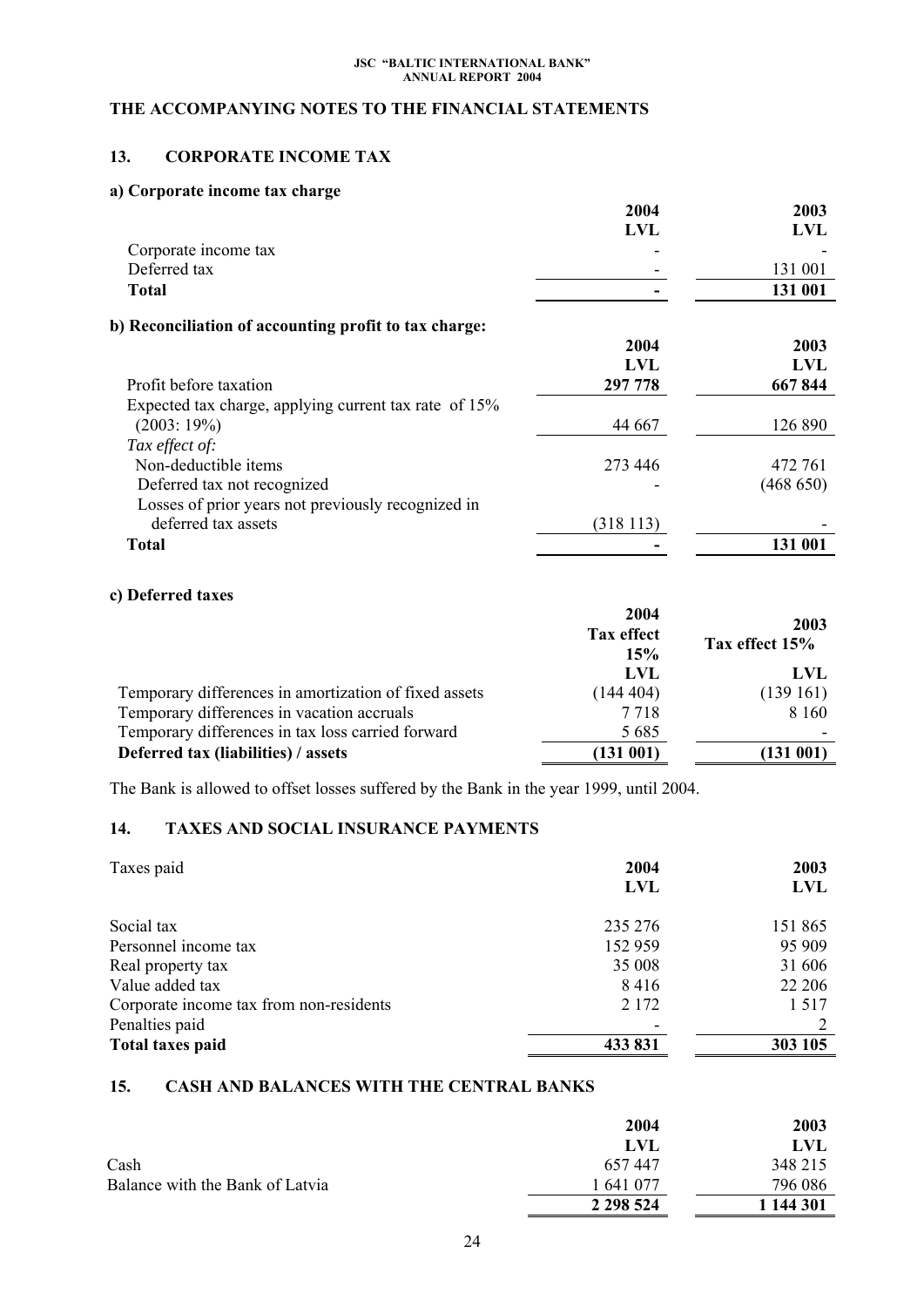# <span id="page-24-0"></span>**THE ACCOMPANYING NOTES TO THE FINANCIAL STATEMENTS**

## **16. DUE FROM CREDIT INSTITUTIONS AND CENTRAL BANKS**

|                                                            | 2004       | 2003       |
|------------------------------------------------------------|------------|------------|
|                                                            | LVL        | LVL        |
| Credit institutions incorporated in the OECD countries     | 15 934 631 | 5 242 197  |
| Credit institutions incorporated in the Republic of Latvia | 2 177 737  | 1 007 642  |
| Credit institutions incorporated in other countries        | 1784 645   | 7 185 083  |
|                                                            | 19 897 013 | 13 434 922 |
| Provisions (Note 18)                                       | (100)      | (96)       |
|                                                            | 19 896 913 | 13 434 826 |

| 17.<br><b>LOANS</b>                                   |               |            |
|-------------------------------------------------------|---------------|------------|
| Loans by type<br>(a)                                  | 2004          | 2003       |
|                                                       | <b>LVL</b>    | <b>LVL</b> |
| Commercial loans                                      | 4 888 569     | 6 824 723  |
| Overdrafts                                            | 2 967 480     | 1 694 006  |
| Industrial loans                                      | 2 201 749     | 1 393 634  |
| Consumer loans                                        | 1862248       | 578 851    |
| Mortgage loans                                        | 1 335 758     | 858 008    |
| Financial leasing                                     | 229 329       | 378 148    |
| Payment cards                                         | 59 710        | 41 552     |
| Other                                                 | 4 4 7 5 1 0 8 | 3 433 621  |
|                                                       | 18 019 951    | 15 202 543 |
| Provisions (Note 18)                                  | (1449231)     | (2197257)  |
|                                                       | 16 570 720    | 13 005 286 |
| Loan profile by geographic locale<br>(b)              | 2004          | 2003       |
|                                                       | <b>LVL</b>    | <b>LVL</b> |
| Residents of Latvia                                   | 11 284 410    | 9 103 243  |
| Residents of EU countries                             | 3 191 999     | 286 063    |
| Residents of other OECD countries                     | 2 0 5 2 5 8 6 | 3 215 630  |
| Residents of CIS countries                            | 679 785       | 326 509    |
| Residents of other countries                          | 811 171       | 2 271 098  |
|                                                       | 18 019 951    | 15 202 543 |
| Provisions (Note 18)                                  | (1449231)     | (2197257)  |
|                                                       | 16 570 720    | 13 005 286 |
| (c)<br>Loans by customer profile                      | 2004          | 2003       |
|                                                       | <b>LVL</b>    | <b>LVL</b> |
| Loans to private companies                            | 13 184 194    | 12 894 156 |
| Loans to private individuals                          | 4 044 659     | 1 452 766  |
| Loans to financial institutions                       | 595 943       | 706 550    |
| Insider loans (senior management and staff employees) | 195 155       | 149 071    |
|                                                       | 18 019 951    | 15 202 543 |
| Provisions (Note 18)                                  | (1449231)     | (2197257)  |
|                                                       | 16 570 720    | 13 005 286 |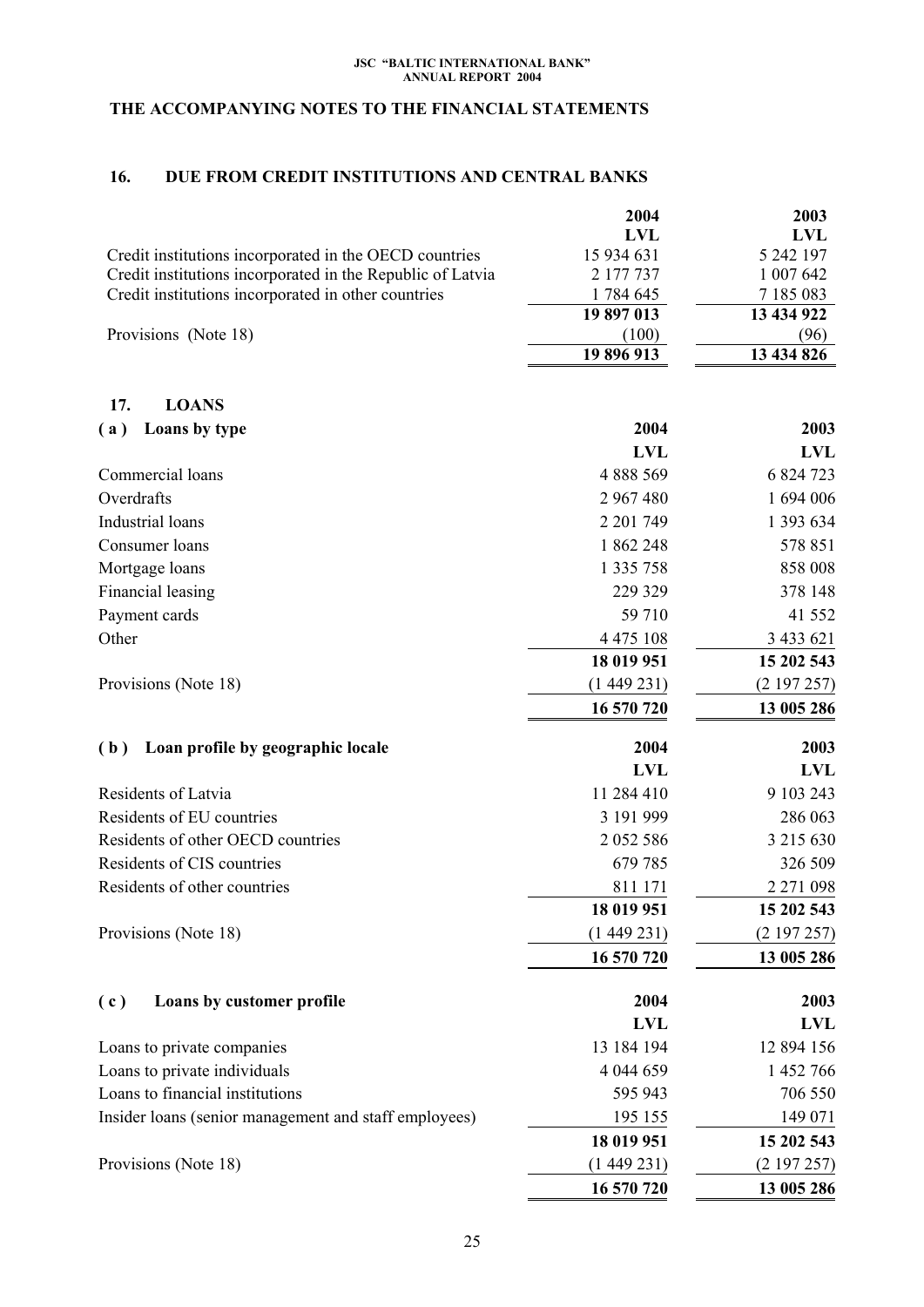# <span id="page-25-0"></span>**THE ACCOMPANYING NOTES TO THE FINANCIAL STATEMENTS**

| Loans by terms of maturity<br>(d) | 2004          | 2003          |
|-----------------------------------|---------------|---------------|
|                                   | <b>LVL</b>    | <b>LVL</b>    |
| Up to 1 month (inclusive)         | 3 540 221     | 2 3 5 5 7 3 0 |
| 1 to 3 months                     | 413 110       | 100           |
| 3 to 6 months                     | 1 703         | 6478          |
| 6 to 12 months                    | 1 3 1 8 1 8 5 | 991 763       |
| 1 to 5 years                      | 6 9 64 9 90   | 7 970 651     |
| More than 5 year                  | 5 781 742     | 3 877 821     |
|                                   | 18 019 951    | 15 202 543    |
| Provisions (Note 18)              | (1449231)     | (2197257)     |
|                                   | 16 570 720    | 13 005 286    |

# **18. ANALYSIS OF CHANGES IN PROVISIONS**

|                           | Loans         | Due from<br>credit<br>institutions | Other<br>assets          | Accrued<br>income | Off-<br>balance<br>sheet<br><b>liabilities</b> | <b>Total</b>  |
|---------------------------|---------------|------------------------------------|--------------------------|-------------------|------------------------------------------------|---------------|
|                           | <b>LVL</b>    | <b>LVL</b>                         | <b>LVL</b>               | <b>LVL</b>        | <b>LVL</b>                                     | <b>LVL</b>    |
| Provisions as at          |               |                                    |                          |                   |                                                |               |
| 31 December 2003          | 2 197 257     | 96                                 | 10 341                   | 21 4 26           | $\blacksquare$                                 | 2 2 2 9 1 2 0 |
| Amounts written-off       |               | ۰                                  | (80)                     |                   | ٠                                              | (80)          |
| Increase in provisions    | 480 902       | (36)                               | 80                       | 10 03 1           | 216                                            | 491 193       |
| Release from provisions   | (1175346)     | ۰                                  | $\overline{\phantom{a}}$ | (1496)            | -                                              | (1176842)     |
| Difference due to         |               |                                    |                          |                   |                                                |               |
| fluctuations in foreign   |               |                                    |                          |                   |                                                |               |
| exchange rates            | (53 582)      | 40                                 | (376)                    | (668)             | (216)                                          | (54802)       |
| <b>Provisions as at</b>   |               |                                    |                          |                   |                                                |               |
| 31 December 2004          | 1 449 231     | 100                                | 9965                     | 29 29 3           |                                                | 1488589       |
| <b>INVECTMENTS</b><br>10. | IN CECIDITIES |                                    |                          |                   |                                                |               |

### **19. INVESTMENTS IN SECURITIES**

| Fixed-income debt securities and other fixed-income securities<br>a. |            |            |
|----------------------------------------------------------------------|------------|------------|
|                                                                      | 2004       | 2003       |
|                                                                      | <b>LVL</b> | LVL        |
| Government treasury bills of the Republic of Latvia                  | 192 513    | 196 179    |
| Government treasury bills of OECD countries                          | 84 891     | 139 333    |
| Bonds of other issuers and other debt securities                     | 1 501 403  | 863 505    |
|                                                                      | 1778 807   | 1 199 017  |
| b.<br><b>Shares and non-fixed income securities</b>                  |            |            |
|                                                                      | 2004       | 2003       |
|                                                                      | LVL        | <b>LVL</b> |
| Investments in shares listed on the Riga Stock Exchange              | 560 620    | 245 307    |
| Shares of U.S. privately-held companies                              | 97 275     | 79 008     |
| Other investments                                                    | 14 5 5 4   | 12418      |
|                                                                      | 672 449    | 336 733    |
| <b>Classification of overall investments in securities</b><br>c.     |            |            |
|                                                                      | 2004       | 2003       |
|                                                                      | LVL        | <b>LVL</b> |
| Held for trading securities                                          | 2 048 695  | 1 236 430  |
| Held-to-maturity investments                                         | 402 561    | 299 320    |
|                                                                      | 2 451 256  | 1 535 750  |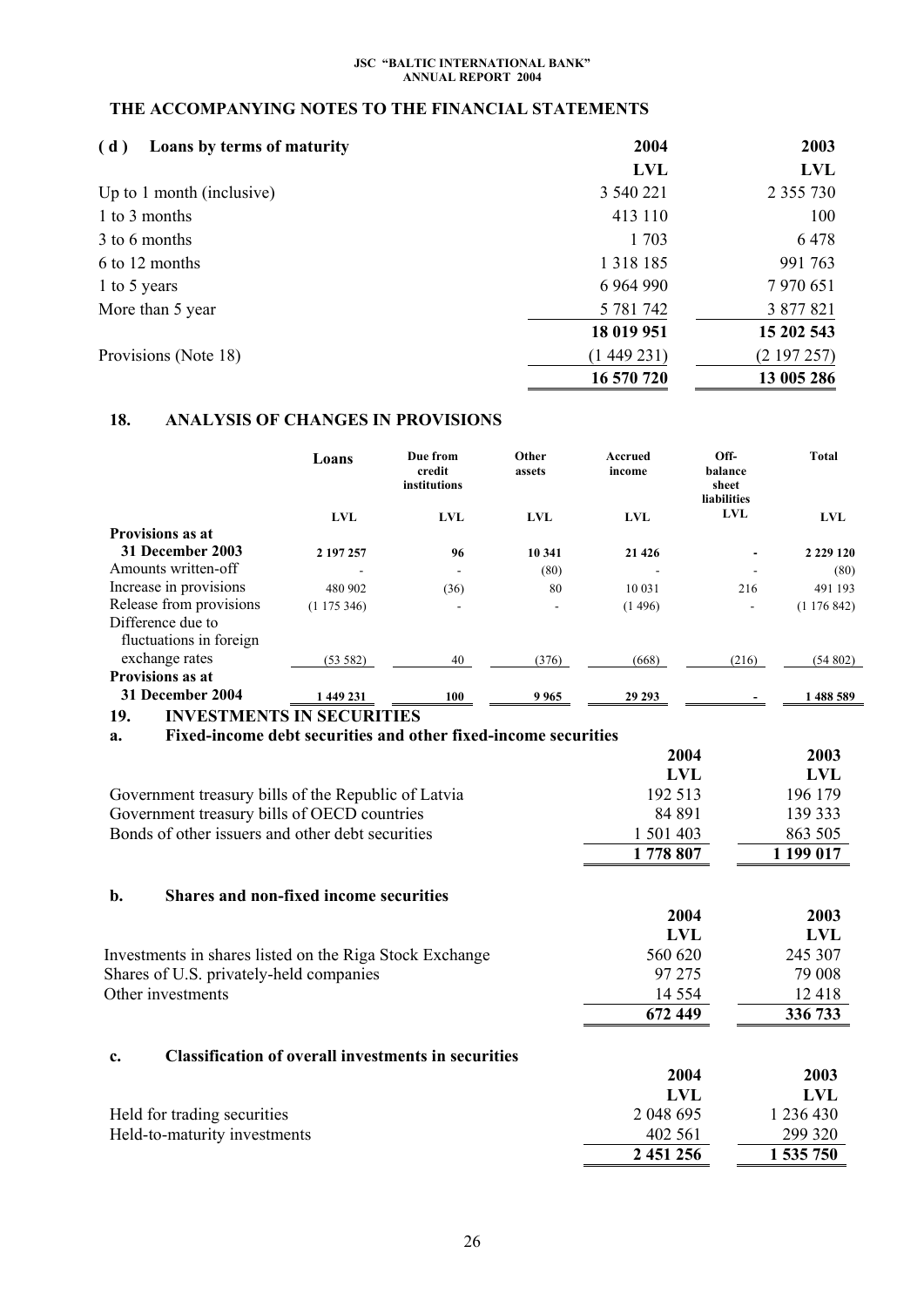# <span id="page-26-0"></span>**THE ACCOMPANYING NOTES TO THE FINANCIAL STATEMENTS**

# **20. (LOSS)/GAIN OF LONG-TERM FINANCIAL INVESTMENTS**

|                                                 | 2004      | 2003          |
|-------------------------------------------------|-----------|---------------|
|                                                 | LVL       | LVL           |
| Revaluation and disposal of investment property | (348000)  | 2 433 000     |
| Gain on revaluation (Note 25)                   | 258 000   | 2 433 000     |
| Loss on disposal (Note 25)                      | (606 000) |               |
| <b>JSC Riga Stock Exchange shares</b>           |           | 4 1 1 5       |
| Equity shares in SIA "Ribeksins Baltija B"      |           | (20000)       |
|                                                 | (348000)  | 2 4 1 7 1 1 5 |

## **21. DERIVATIVE CONTRACTS**

|                                                | <b>Notional</b> | <b>Fair value</b> |                    |
|------------------------------------------------|-----------------|-------------------|--------------------|
|                                                | value           | <b>Assets</b>     | <b>Liabilities</b> |
|                                                | LVL             | <b>LVL</b>        | LVL                |
| Foreign currency exchange SWAP<br>transactions | 11 048 391      | 88 070            | 65 010             |
|                                                | 11 048 391      | 88 070            | 65 010             |

# **22. INVESTMENTS IN ASSOCIATED UNDERTAKINGS**

| Company       | <b>Business profile</b> | <b>Shareholding</b> | 2004          | 2003          |
|---------------|-------------------------|---------------------|---------------|---------------|
|               |                         | $\frac{6}{9}$       | <b>Equity</b> | Equity        |
|               |                         |                     | participation | participation |
|               |                         |                     | LVL           | LVL           |
| JSC "Capital" | Trade                   | 20.96               | 127 111       | 127 111       |
|               |                         |                     | 127 111       | 127 111       |

# **23. INTANGIBLE ASSETS**

|                        | Intangible | for intangible |              |
|------------------------|------------|----------------|--------------|
|                        | assets     | assets         | <b>Total</b> |
|                        | <b>LVL</b> | LVL            | <b>LVL</b>   |
| Historical cost        |            |                |              |
| As at 31 December 2003 | 264 354    | 64 440         | 328 794      |
| Additions              |            | 32 073         | 32 073       |
| Disposals              | (22 999)   |                | (22999)      |
| As at 31 December 2004 | 241 355    | 96 513         | 337868       |
| Amortization           |            |                |              |
| As at 31 December 2003 | (108 226)  |                | (108 226)    |
| Amortization           | (47524)    |                | (47524)      |
| Disposals              | 22 9 9 9   |                | 22 9 9 9     |
| As at 31 December 2004 | (132 751)  |                | (132 751)    |
| Net book value         |            |                |              |
| As at 31 December 2003 | 156 128    | 64 440         | 220 568      |
| As at 31 December 2004 | 108 604    | 96 513         | 205 117      |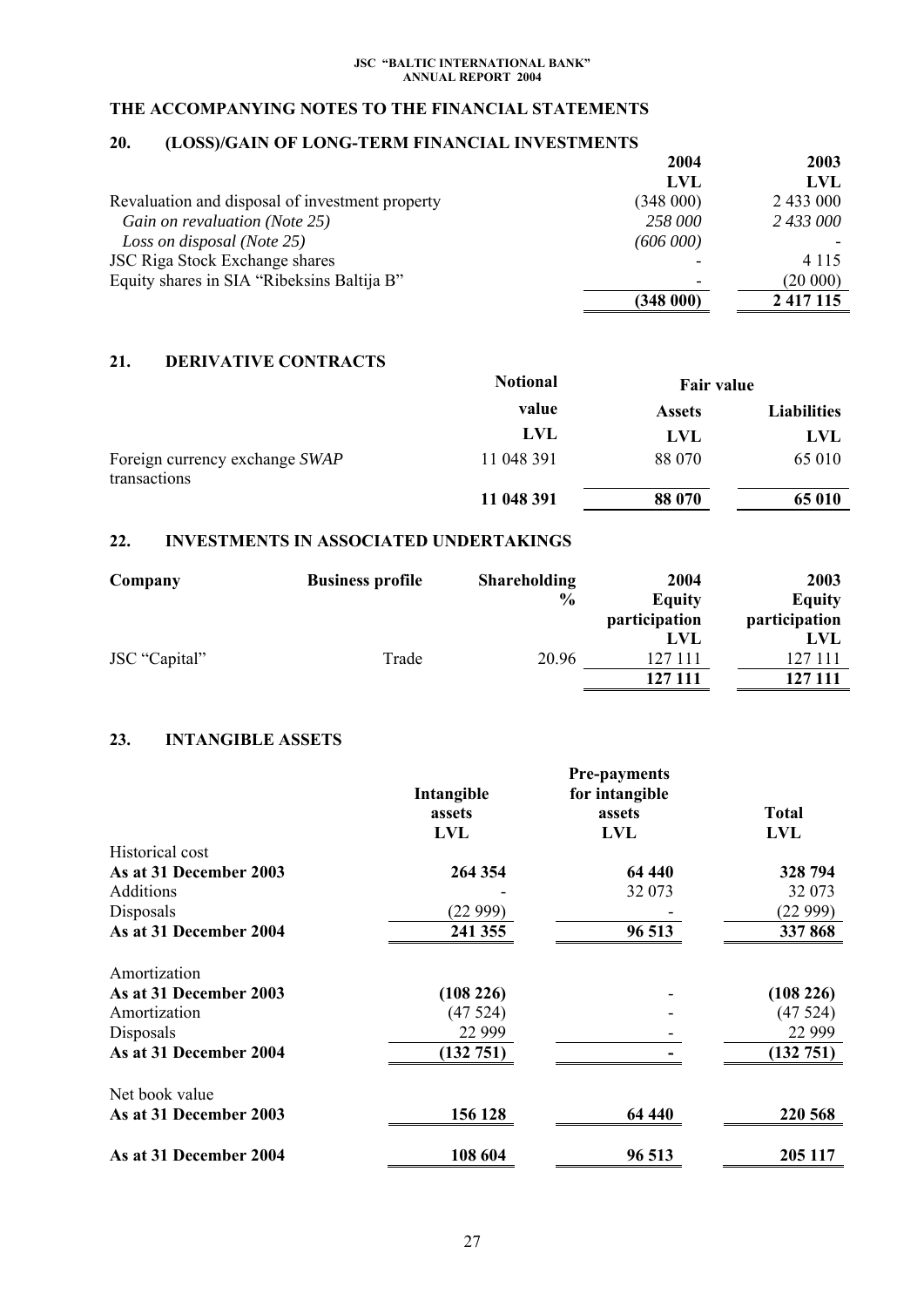### <span id="page-27-0"></span>**THE ACCOMPANYING NOTES TO THE FINANCIAL STATEMENTS**

## **24. FIXED ASSETS**

|                        | <b>Buildings</b><br>and land<br>(in own<br>use)<br>LVL | <b>Leased fixed</b><br>assets-<br>related<br>capital<br>expenditure<br>LVL | Motor<br>vehicles<br>LVL | Office<br>outfit<br>LVL | Pre-<br>payments for<br>fixed assets<br>LVL | <b>Total</b><br>LVL |
|------------------------|--------------------------------------------------------|----------------------------------------------------------------------------|--------------------------|-------------------------|---------------------------------------------|---------------------|
| Historical cost        |                                                        |                                                                            |                          |                         |                                             |                     |
| As at 31 December 2003 | 273 108                                                | 373 855                                                                    | 111 774                  | 693 427                 |                                             | 1 452 164           |
| <b>Additions</b>       |                                                        | 34 907                                                                     | 72 003                   | 55 176                  | 93 692                                      | 255 778             |
| Disposals              |                                                        |                                                                            | (1245)                   | (34581)                 |                                             | (35826)             |
| Reclassification       |                                                        |                                                                            |                          | 90 0 29                 | (90029)                                     |                     |
| As at 31 December 2004 | 273 108                                                | 408 762                                                                    | 182 532                  | 804 051                 | 3 6 6 3                                     | 1 672 116           |
| Depreciation           |                                                        |                                                                            |                          |                         |                                             |                     |
| As at 31 December 2003 | (33 235)                                               |                                                                            | (42337)                  | (300360)                |                                             | (375932)            |
| Depreciation           | (5179)                                                 |                                                                            | (25.671)                 | (113 460)               |                                             | (144310)            |
| Disposals              |                                                        |                                                                            | 228                      | 34 581                  |                                             | 34 809              |
| As at 31 December 2004 | (38414)                                                |                                                                            | (67780)                  | (379 239)               |                                             | (485 433)           |
| Net book value         |                                                        |                                                                            |                          |                         |                                             |                     |
| As at 31 December 2003 | 239 873                                                | 373 855                                                                    | 69 437                   | 393 067                 |                                             | 1 076 232           |
| As at 31 December 2004 | 234 694                                                | 408 762                                                                    | 114 752                  | 424 812                 | 3 6 6 3                                     | 1 186 683           |

# **25. INVESTMENT PROPERTY**

|                          | LVL       |
|--------------------------|-----------|
| As at 31 December 2002   | 927 000   |
| <b>Additions</b>         | 704 000   |
| Revaluation              | 2 433 000 |
| As at 31 December 2003   | 4 064 000 |
| Sale                     | (2493000) |
| Loss from sale (Note 20) | (606000)  |
| Revaluation (Note 20)    | 258 000   |
| As at 31 December 2004   | 1 223 000 |

In 2003, the Bank's investment property comprising the buildings and the land was reappraised at fair market value in line with International Financial Reporting Standards: the buildings and the land located at Skolas Street 35 and Bruninieku Street 2, Riga, Latvia were reappraised on 27 August 2003, while the building and the land located at Grecinieku Street 6, Riga, Latvia were reappraised on 30 December 2003.

On 3 December 2004, the Bank's investment property that comprises the building and the land located in Rīga, Grēcinieku Street 6 was reappraised by certified appraiser a/s "Biznesa Konsultāciju Grupa" at fair market value (*FMV*). In 2004, the Bank sold the investment property that comprised the building and the land located in Riga, Skolas Street 35 and Riga, Bruņinieku Street 2.

# **26. DEFERRED EXPENSES AND ACCRUED INCOME**

|                                                                  | 2004       | 2003       |
|------------------------------------------------------------------|------------|------------|
|                                                                  | <b>LVL</b> | <b>LVL</b> |
| Deferred expenses                                                | 178 243    | 110 588    |
| Accrued interest on loans to non-monetary financial institutions | 143 640    | 54 28 6    |
| Other accrued income                                             | 27 37 6    | 10 0 76    |
| Accrued interest on securities                                   | 27 0 37    | 18 9 36    |
| Accrued interest on interbank loans                              | 17 909     | 23 23 8    |
| Provisions (Note 18)                                             | (29 293)   | (21 427)   |
|                                                                  | 364 912    | 195 697    |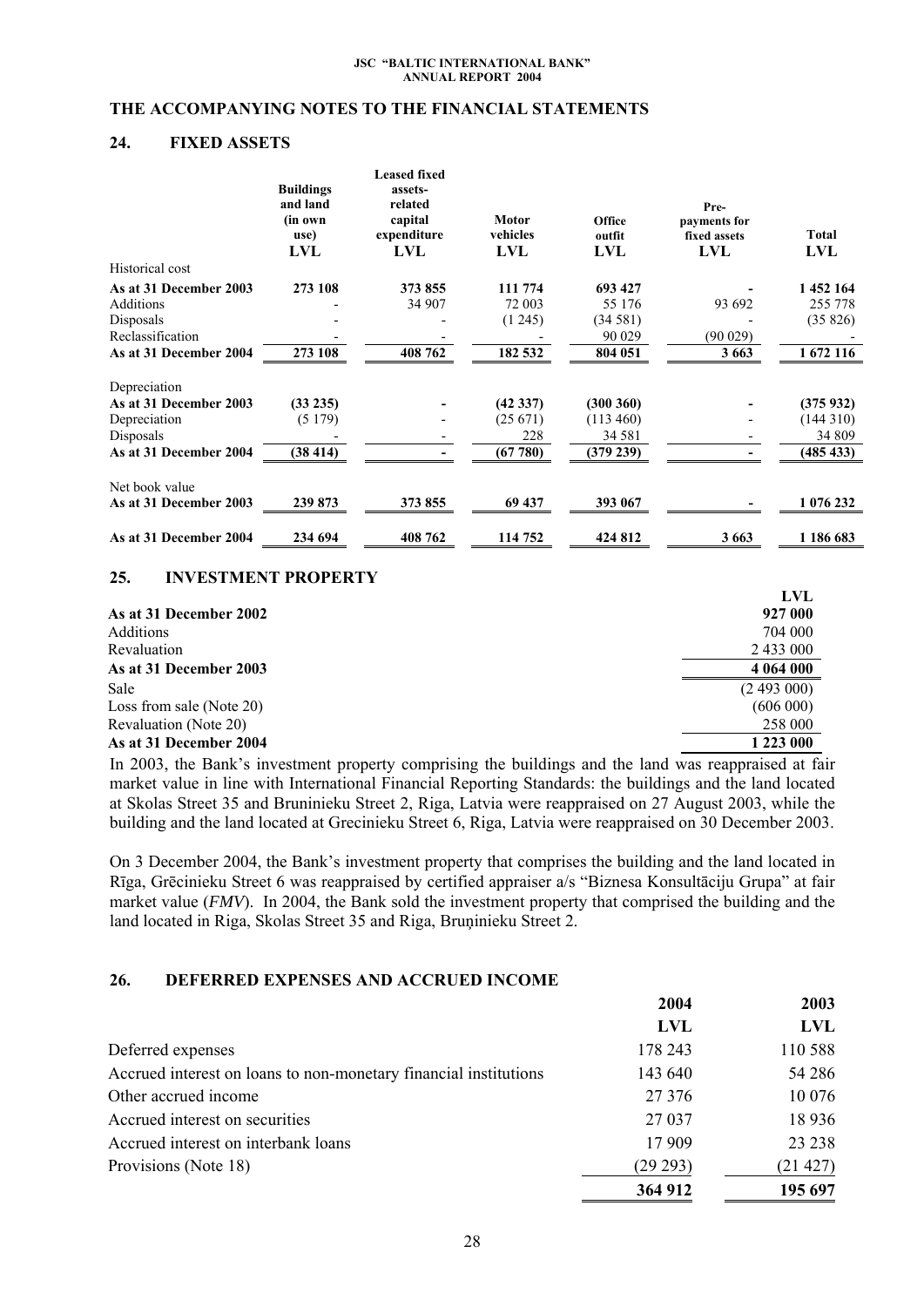# <span id="page-28-0"></span>**THE ACCOMPANYING NOTES TO THE FINANCIAL STATEMENTS**

# **27. OTHER ASSETS**

|                                                        | 2004       | 2003    |
|--------------------------------------------------------|------------|---------|
|                                                        | <b>LVL</b> | LVL     |
| Pre-payments                                           | 152 979    | 38 1 26 |
| Unsettled Spot forex transactions                      | 43 169     | 186 820 |
| Unidentified funds outflow from correspondent accounts | 26 712     | 6882    |
| Other accounts receivable                              | 22 14 6    | 7449    |
| Precious metals                                        | 20 049     | 32 29 3 |
| Funds placed in guarantee funds                        | 7 0 3 3    | 7 3 6 1 |
| Property for sale                                      |            | 80      |
| Tax overpayment                                        | 21         | 21      |
| Provisions (Note 18)                                   | (9965)     | (10341) |
|                                                        | 262 144    | 268 691 |

# **28. DUE TO CREDIT INSTITUTIONS AND CENTRAL BANKS**

|                                                            | 2004      | 2003          |  |
|------------------------------------------------------------|-----------|---------------|--|
|                                                            | LVL       | LVL           |  |
| Credit institutions incorporated in the Republic of Latvia | 516 093   | 379           |  |
| The Bank of Latvia                                         | 400 000   |               |  |
| Credit institutions incorporated in other countries        | 1 155 809 | 3 3 9 6 6 0 6 |  |
|                                                            | 2 071 902 | 3 396 985     |  |

# **29. CUSTOMER DEPOSITS**

|                                 | 2004       | 2003          |
|---------------------------------|------------|---------------|
| <b>Current account balances</b> | <b>LVL</b> | <b>LVL</b>    |
| Private companies               | 22 814 733 | 13 086 561    |
| Private individuals             | 1 171 812  | 965 046       |
| State-owned companies           | 97955      | 482 677       |
| Financial institutions          | 10836      | 4 9 0 4       |
| Public organizations            | 1 0 8 9    | 6 3 4 3       |
| Municipalities                  |            | 13 148        |
|                                 | 24 096 426 | 14 558 679    |
| <b>Term deposits</b>            | LVL        | <b>LVL</b>    |
| Private companies               | 7 570 323  | 7796666       |
| Private individuals             | 3 282 493  | 2 5 3 5 4 5 0 |
| Financial institutions          | 865 067    | 326 094       |
|                                 | 11 717 883 | 10 658 210    |
|                                 |            |               |
| <b>Total customer deposits</b>  | 35 814 309 | 25 216 889    |

## **30. DEFERRED INCOME AND ACCRUED EXPENSES**

|                                  | 2004    | 2003       |
|----------------------------------|---------|------------|
|                                  | LVL     | <b>LVL</b> |
| Accrued interest payable         | 142 788 | 121 832    |
| Unused vacation accrued expenses | 51 460  | 54 400     |
| Other accrued expense            | 31 244  | 40 077     |
| Deferred income                  | 640     | 372        |
|                                  | 226 132 | 216 681    |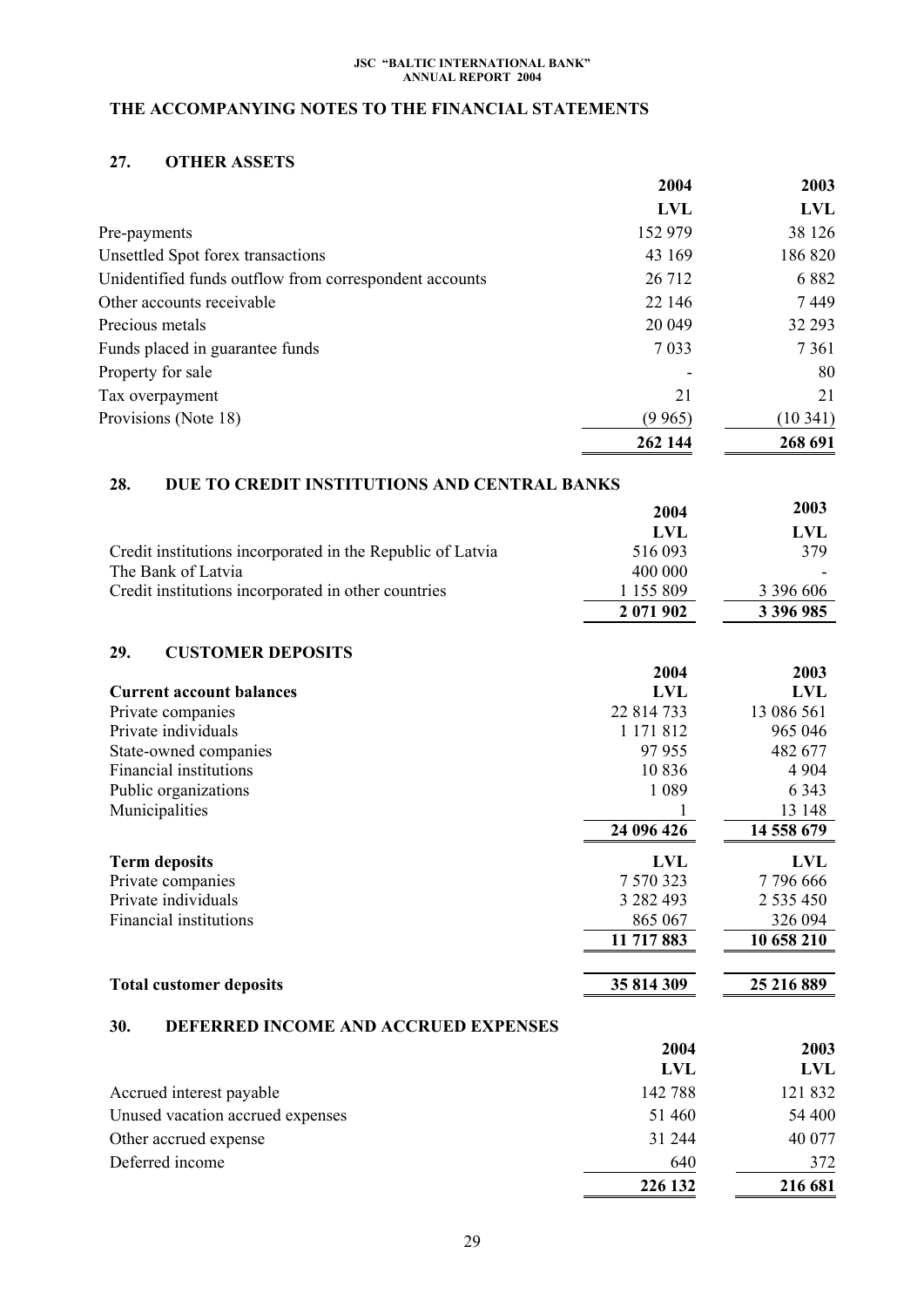## <span id="page-29-0"></span>**THE ACCOMPANYING NOTES TO THE FINANCIAL STATEMENTS**

## **31. ACCRUALS FOR LIABILITIES AND PAYMENTS**

|                                 | 2004               | 2003        |
|---------------------------------|--------------------|-------------|
|                                 | <b>LVL</b>         | <b>LVL</b>  |
| Deferred taxes (Note 13)        | 131 001            | 131 001     |
| Accruals for other payments     | 40 714             | 33 747      |
|                                 | 171 715            | 164 748     |
| 32.<br><b>OTHER LIABILITIES</b> | 2004<br><b>LVL</b> | 2003<br>LVL |
|                                 |                    |             |

| Unidentified funds inflow to correspondent accounts | 201 636 | 156 185 |
|-----------------------------------------------------|---------|---------|
| Unsettled Spot forex transactions                   | 72.929  | 136 116 |
| Other accounts payable                              | 52 723  | 46 020  |
|                                                     | 327 288 | 338 321 |

## **33. SUBORDINATED LIABILITIES**

Unlike ordinary deposits, subordinated deposits are seven-year fixed term. The subordinated deposits holders may not request principal amount repayment before maturity. Subordinated liabilities can not be converted to equity. No changes in the Bank's subordinated liabilities occurred during the year 2004. As at 31 December 2004, the amount of subordinated liabilities totaled LVL 354 075.

Subordinated deposits representing over 10 per cent of the aggregate subordinated liabilities:

|                  |          | <b>Amount in</b> | <b>Amount in</b> | <b>Interest</b> | The inception date |                       |
|------------------|----------|------------------|------------------|-----------------|--------------------|-----------------------|
| <b>Depositor</b> | Currencv | currency         | lats             | rate            | of the agreement   | <b>Repayment date</b> |
| A/s Uniparks     | USD      | 94 068           | 48.539           | $0.00\%$        | 08/05/1998         | 08/05/2005            |
| Belokon Holdings | USD      | 85 000           | 43 860           | 5.50%           | 19/04/2000         | 07/05/2006            |
| Tara Group LLC   | USD      | 100 000          | 51 600           | $0.00\%$        | 06/05/1998         | 06/05/2005            |
| Oristo Financial | USD      | 75 000           | 38 700           | $0.00\%$        | 28/04/1998         | 28/04/2005            |
| Impex Land       | USD      | 74 000           | 38 184           | $4.00\%$        | 04/05/1998         | 04/05/2005            |

## **34. SHAREHOLDERS' EQUITY**

As at 31 December 2004, the total authorized capital stock was 1 522 257 (One million five hundred twenty two thousand two hundred fifty seven) ordinary voting shares.

These are registered shares, each having a par value of LVL 5.00 (five lats). The total par value of the shares equals LVL 7 611 285 (seven million six hundred eleven thousand two hundred eighty five lats).

Of the Bank's 102 shareholders, 34 are legal entities and 68 are private individuals.

Reserve capital totaling LVL 545 024 is formed from the contributions made by the Bank's shareholders.

Listed below are the shareholders who each directly control more than 10 percent of the shares in the shareholders' equity:

| Valeri Belokon     | 37.2053 %   |
|--------------------|-------------|
| Viacheslav Kramnoy | 27.9721 %   |
| Vilori Belokon     | $12.1657\%$ |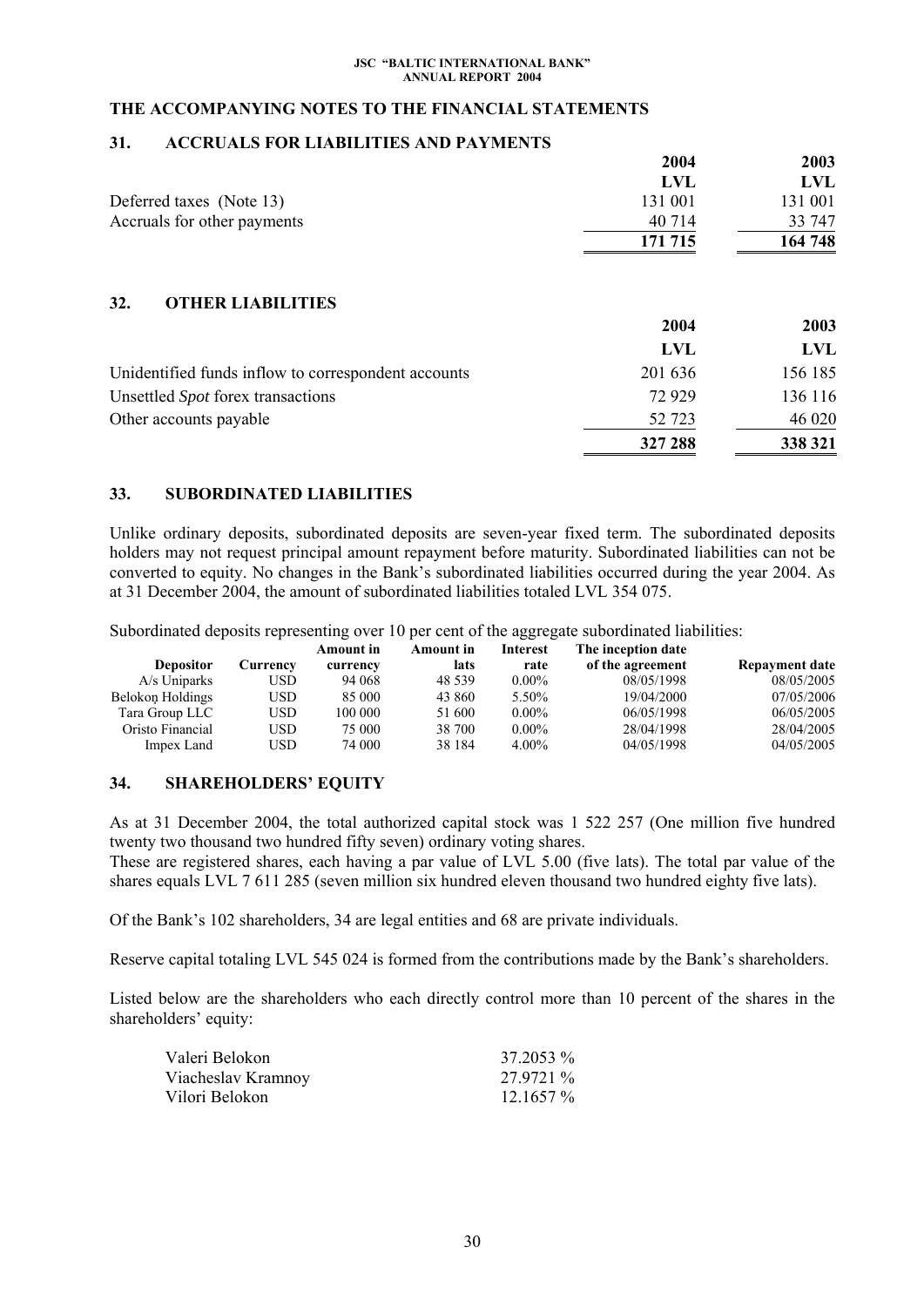## <span id="page-30-0"></span>**THE ACCOMPANYING NOTES TO THE FINANCIAL STATEMENTS**

# **35. CASH AND CASH EQUIVALENTS**

|                                                                              | 2004       | 2003       |
|------------------------------------------------------------------------------|------------|------------|
|                                                                              | <b>LVL</b> | <b>LVL</b> |
| Cash                                                                         | 657447     | 348 215    |
| Balance with the Bank of Latvia                                              | 1 641 077  | 796 086    |
| Due from other credit institutions with up to 3 months remaining<br>maturity | 19 897 013 | 13 434 922 |
| Due to the Bank Of Latvia with up to 3 months remaining<br>maturity          | (400 000)  |            |
| Due to other credit institutions with up to 3 months remaining maturity      | (1104302)  | (2682866)  |
| Provisions (Note 18)                                                         | (100)      | (96)       |
|                                                                              | 20 691 135 | 11 896 261 |

## **36. RELATED PARTY TRANSACTIONS**

|                         | Loans      | <b>Cumulative</b><br>number of risk<br>transactions<br>(excluding)<br>provisions) | <b>Risk transactions</b><br>versus equity<br><i>(excluding)</i><br>provisions) | <b>Deposits</b> |
|-------------------------|------------|-----------------------------------------------------------------------------------|--------------------------------------------------------------------------------|-----------------|
|                         | <b>LVL</b> | LVL                                                                               | $\frac{6}{9}$                                                                  | LVL             |
| Council and Board       |            |                                                                                   |                                                                                |                 |
| members                 | 16 122     | 46416                                                                             | $0.90\%$                                                                       | 57 761          |
| Other senior executives | 52 099     | 58 368                                                                            | 1.12%                                                                          | 15 340          |
| Bank-related companies  | 274 190    | 475 738                                                                           | 9.19%                                                                          | 2 971 496       |
|                         | 342 411    | 580 522                                                                           | 11.21%                                                                         | 3 044 597       |

# **37. TRUST AGREEMENTS**

The Bank enters into trust agreements with private individuals and legal entities, residents and nonresidents of the Republic of Latvia. The Bank undertakes to invest customer funds in those financial instruments, which by the trust administrator's view will prove to be the most profitable. As at 31 December 2004, the Bank's administered assets totaled LVL 5 470 306. 100 percent of this balance was in loans. As at 31 December 2003, the Bank's administered assets stood at LVL 4 052 335. Trust transactions are included in off-balance sheet item.

## **38. OFF-BALANCE SHEET ITEMS**

|                                      | 2004          | 2003        |
|--------------------------------------|---------------|-------------|
|                                      | <b>LVL</b>    | LVL         |
| <b>Sureties and guarantees</b>       | 226 004       | 1 219 335   |
| <b>Commitments to customers</b>      | 2 663 164     | 1 304 741   |
| Letters of Credit                    |               | 28 76 6     |
| Liabilities for opening credit lines | 2 2 8 3 3 2 8 | 968 178     |
| Liabilities for credit cards         | 373 593       | 306 993     |
| Other liabilities                    | 1 2 4 3       | 804         |
|                                      | 2 889 168     | 2 5 24 0 76 |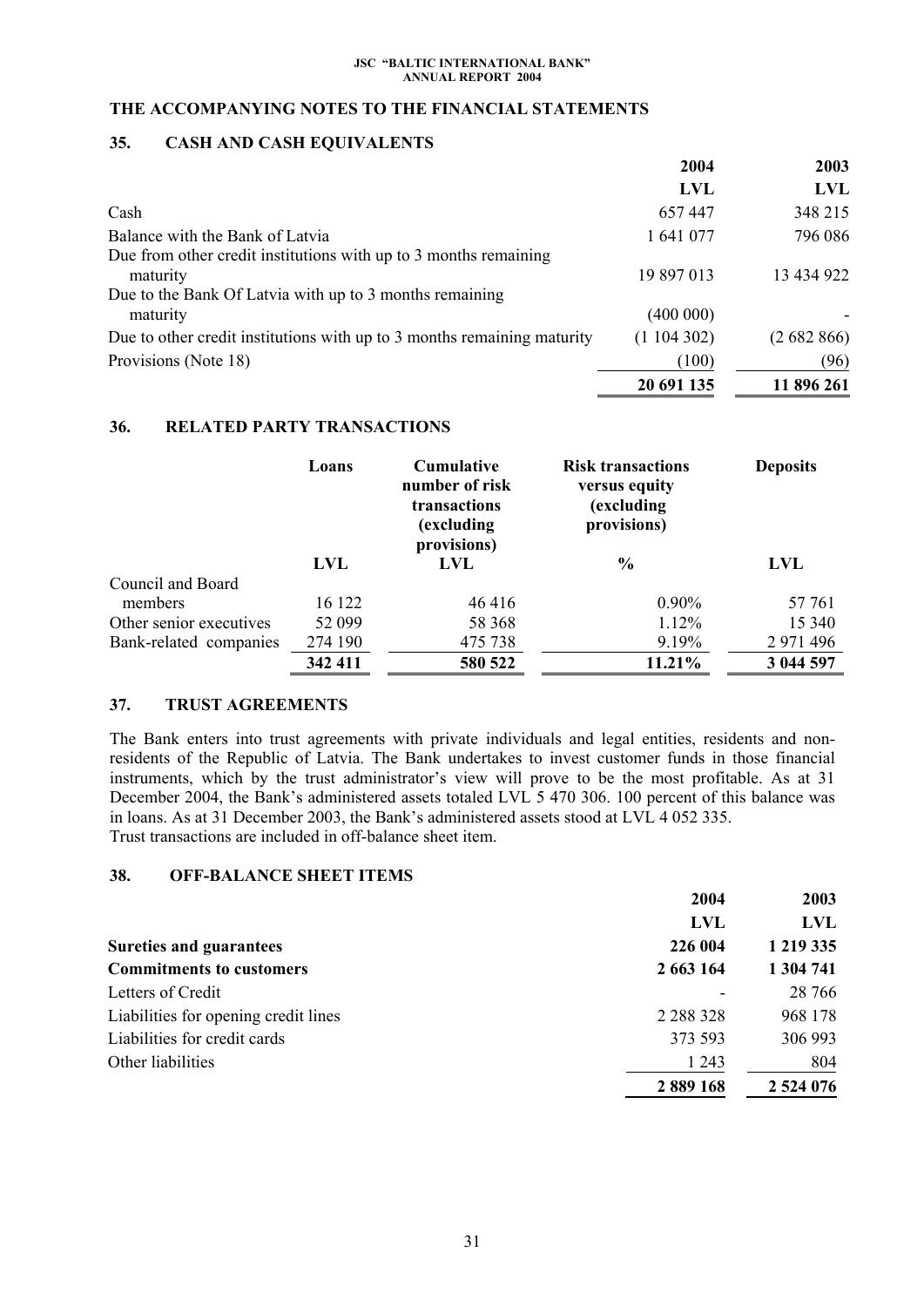### **THE ACCOMPANYING NOTES TO THE FINANCIAL STATEMENTS**

## **39. INFORMATION ON THE BANK'S STAFF**

In 2004, the Bank's average staff complement grew to reach the figure 136 (in 2003 – 126). Remuneration to the Bank's Council and Board members amounted to:

| 2004     | 2003    |
|----------|---------|
| LVL      | LVL     |
| 13 2 5 4 | 6 1 6 8 |
| 55 053   | 49 0 57 |
| 68 307   | 55 2 25 |
|          |         |

# **40. CAPITAL ADEQUACY CALCULATION**

The Bank's capital adequacy ratio reflects the capital level required for hedging against credit risk and market risk which the Bank's assets and off-balance sheet liabilities are exposed to. Therefore, to comply with the Financial and Capital Market Commission's regulatory requirements, the capital adequacy ratio may not be less than 8 percent of the Bank's equity.

|                                                                                                                    | <b>Amount</b><br><b>LVL</b> | <b>Risk weight</b><br>category<br>$\frac{0}{0}$ | <b>Risk-weighted</b><br>value<br><b>LVL</b> |
|--------------------------------------------------------------------------------------------------------------------|-----------------------------|-------------------------------------------------|---------------------------------------------|
| The Bank's portfolio credit risk capital requirements                                                              |                             |                                                 |                                             |
| <b>Assets</b>                                                                                                      |                             |                                                 |                                             |
| Cash and balances with the central banks                                                                           | 2 2 9 5 2 4                 | 0%                                              |                                             |
| Due from credit institutions and central banks                                                                     |                             |                                                 |                                             |
| Credit institutions incorporated in OECD countries                                                                 | 15 951 322                  | 20%                                             | 3 190 264                                   |
| Credit institutions incorporated in EU countries                                                                   |                             |                                                 |                                             |
| (except for OECD countries)                                                                                        | 9 702                       | 20%                                             | 1940                                        |
| Demand claims on the LR credit institutions                                                                        | 2 178 136                   | 20%                                             | 435 627                                     |
| Credit institutions incorporated in non-OECD countries                                                             | 1775498                     | 100%                                            | 1775498                                     |
| Securities and investments                                                                                         |                             |                                                 |                                             |
| Due from the LR central government                                                                                 | 195 515                     | $0\%$                                           |                                             |
| Securities issued by credit institutions incorporated in the LR and                                                |                             |                                                 |                                             |
| other fixed income securities                                                                                      | 206 820                     | 20%                                             | 41 364                                      |
| Shares and other non-fixed income securities                                                                       | 8 2 2 5                     | 100%                                            | 8 2 2 5                                     |
| Investments in associated undertakings                                                                             | 127 111                     | 100%                                            | 127 111                                     |
| Customer loans, net value                                                                                          |                             |                                                 |                                             |
| Claims secured by fixed-term deposits                                                                              | 1 540 852                   | $0\%$                                           |                                             |
| Claims secured by mortgage on real estate and                                                                      |                             |                                                 |                                             |
| registered with the Land Register                                                                                  | 48 551                      | 50%                                             | 24 2 7 6                                    |
| Claims on borrowers who are not credit institutions, except for                                                    |                             |                                                 |                                             |
| lower- risk claims                                                                                                 | 15 095 651                  | 100%                                            | 15 095 651                                  |
| Prepaid expenses and accrued income, if those are not attributable to a                                            |                             |                                                 |                                             |
| particular counterpart                                                                                             | 205 794                     | 50%                                             | 102 897                                     |
| Fixed assets and investment property                                                                               | 2 409 683                   | 100%                                            | 2 409 683                                   |
| Other assets                                                                                                       | 262 144                     | 100%                                            | 262 144                                     |
| TOTAL RISK-WEIGHTED VALUE OF ASSETS                                                                                |                             |                                                 | 23 474 680                                  |
| <b>OFF-BALANCE SHEET LIABILITIES</b><br>Adjustment of 100 percent risk-weight for credit risk<br>Guarantees issued |                             |                                                 |                                             |
| $0\%$ risk-weight                                                                                                  | 45 245                      | 0%                                              |                                             |
| 100% risk-weight                                                                                                   | 180759                      | 100%                                            | 180759                                      |
| Other items carrying full credit risk                                                                              |                             |                                                 |                                             |
| 100% risk-weight                                                                                                   | 9768                        | 100%                                            | 9768                                        |